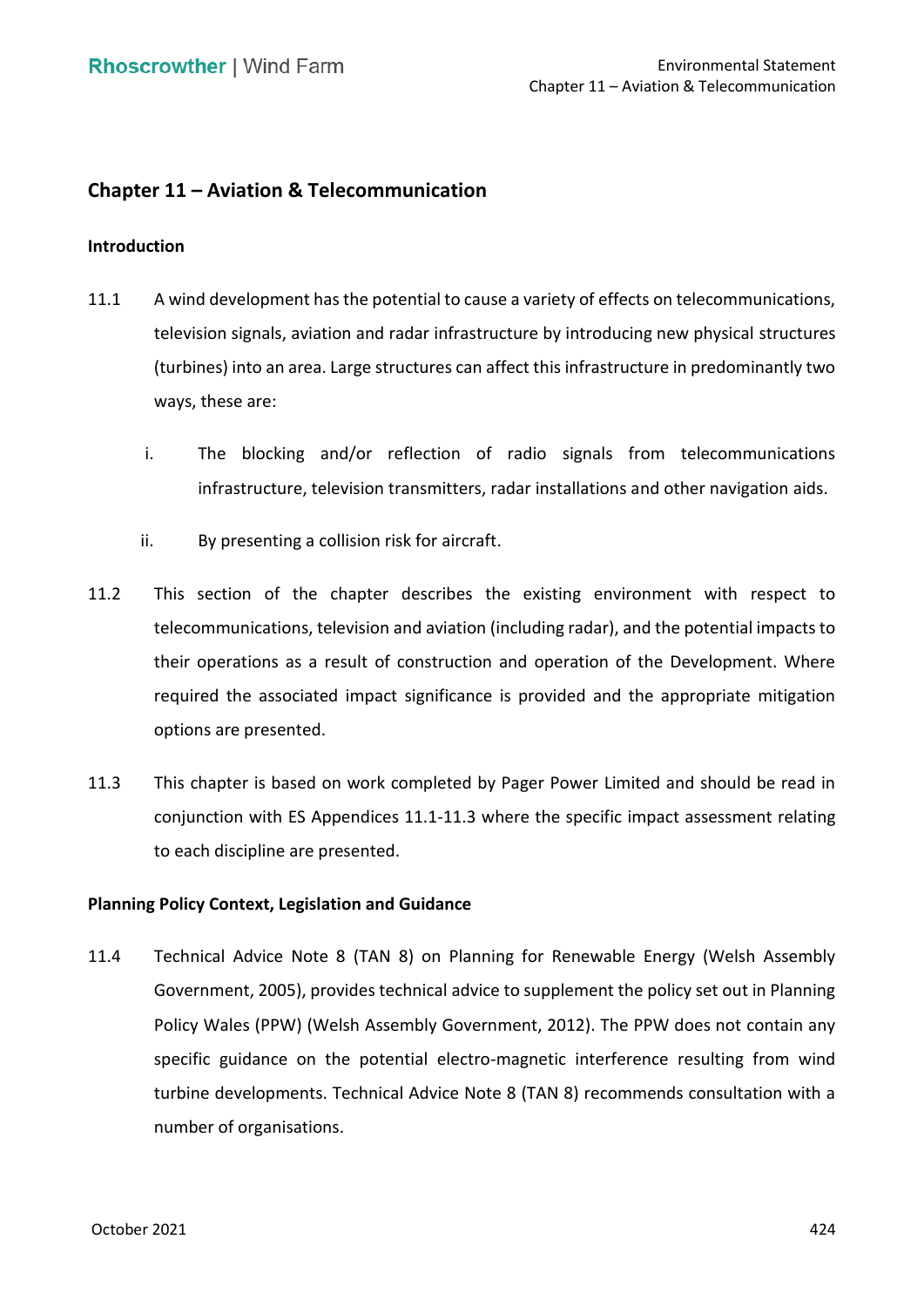11.5 The relevant guidance for each discipline is provided in the following sub-sections.

### **Telecommunications**

- 11.6 The telecommunications assessment has been carried out in accordance with the principles contained within the following publications:
	- i. International Telecommunications Union (1992), Assessment of impairment caused to television reception by a wind turbine, Recommendation ITU-R BT805.
	- ii. International Telecommunications Union (2010), ITU-R BT.2142-1;
	- iii. Bacon (2002), A proposed method for establishing an exclusion zone around a terrestrial fixed radio link outside of which a wind turbine will cause negligible degradation of the radio link performance;
	- iv. Joint Radio Company (2014): Calculation of Wind Turbine clearance zones for JRC UHF (460MHz) Telemetry Systems when turbine sizes and locations are accurately known – Issue 4.2.

### **Television**

- 11.7 The television assessment has been carried out in accordance with the principles contained within the following publications:
	- i. BBC, the impact of large buildings and structures (including wind farms) on terrestrial televisions reception.
	- ii. International Telecommunications Union (1992), Assessment of impairment caused to television reception by a wind turbine, Recommendation ITU-R BT805.
	- iii. International Telecommunications Union (2015), ITU-R BT.2142-2.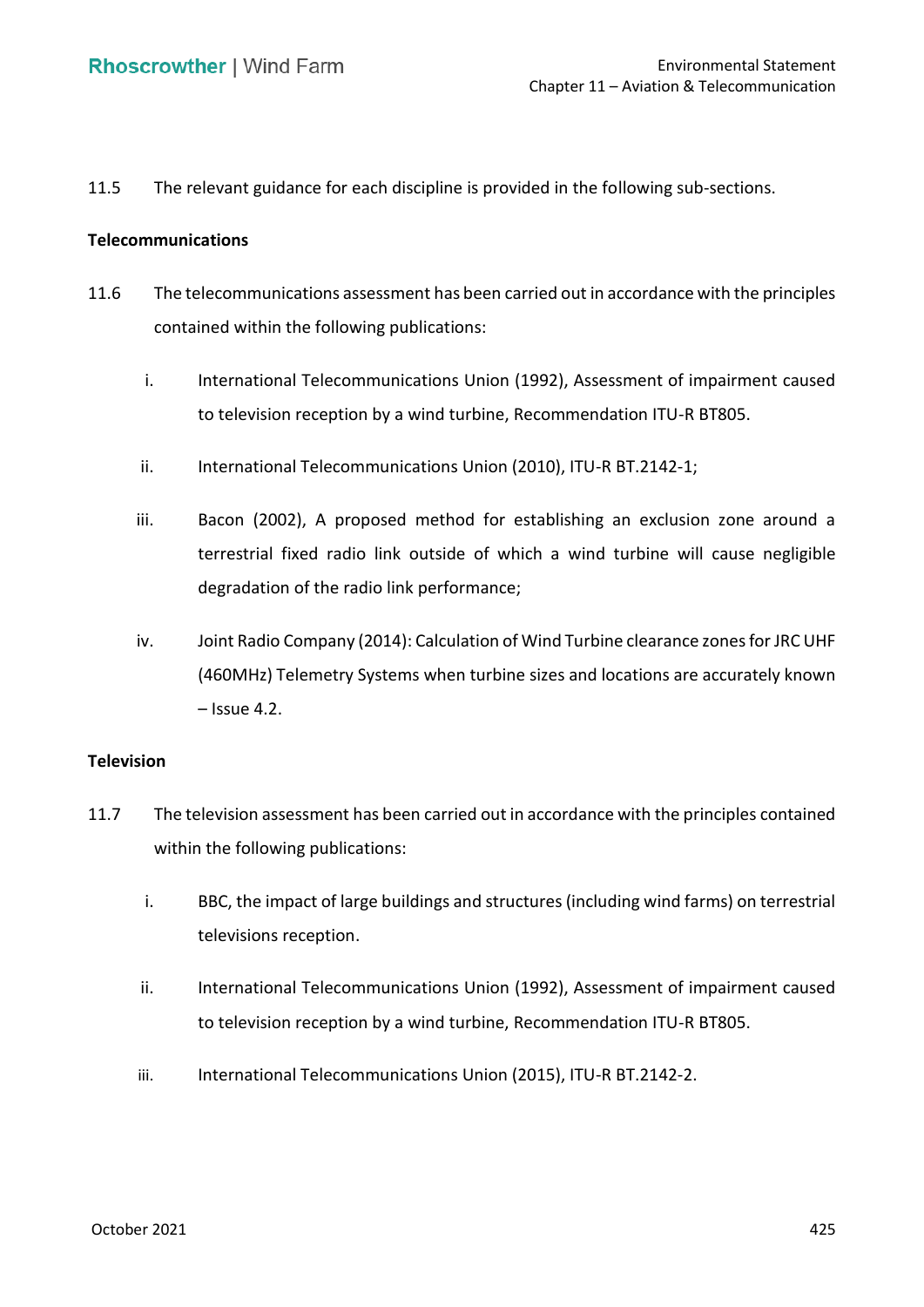### **Aviation**

- 11.8 The aviation assessment has been carried out in accordance with the principles contained within the following publications:
	- i. Civil Aviation Authority (2016), Civil Aviation Publication 764: CAA Policy and Guidelines on Wind Turbines – Version 6;
	- ii. Civil Aviation Authority (2019), Civil Aviation Publication 168: Licensing of Aerodromes – Edition 11.

### **Assessment and Consultation**

- 11.9 During the course of the EIA, Rhoscrowther Windfarm Limited commissioned Pager Power to produce specialist reports to investigate a three Wind Turbine layout. A Communication Link Desk Study, Television Desk Study Assessment and High‐Level Aviation Assessment are contained within ES Appendix 11.1-11.3. Detailed methodologies adopted in each of the assessments are given in the appropriate appendix as listed above.
- 11.10 In addition to the formal scoping, additional consultation was undertaken with the relevant stakeholders<sup>1</sup> to inform the assessment, a summary of which is provided in Table 11.1 below.

| <b>Consultee</b> | Scoping/Other<br>Consultation <sup>2</sup>                                                                         | <b>Issue Raised</b>                 | <b>Response/Action Taken</b> |
|------------------|--------------------------------------------------------------------------------------------------------------------|-------------------------------------|------------------------------|
| Airwave          | Consulted for information $\vert$ A separate assessment $\vert$ This assessment can be<br>to inform the assessment | conducted by Airwave is   conducted | the.<br>once                 |

|  | Table 11.1 Consultation Responses |  |
|--|-----------------------------------|--|
|--|-----------------------------------|--|

<sup>1</sup> Consultation with the Office for Communications (Ofcom) is no longer possible due to GDPR limitations.

<sup>&</sup>lt;sup>2</sup> Consultation was undertaken for a previous five wind turbine layout. The three wind turbine layout covers a similar footprint to the larger fiver wind turbine layout. Given the small increase in turbine dimensions (compared to the original five), reduction in turbine numbers, turbine positions and previous responses, the consultation remains applicable.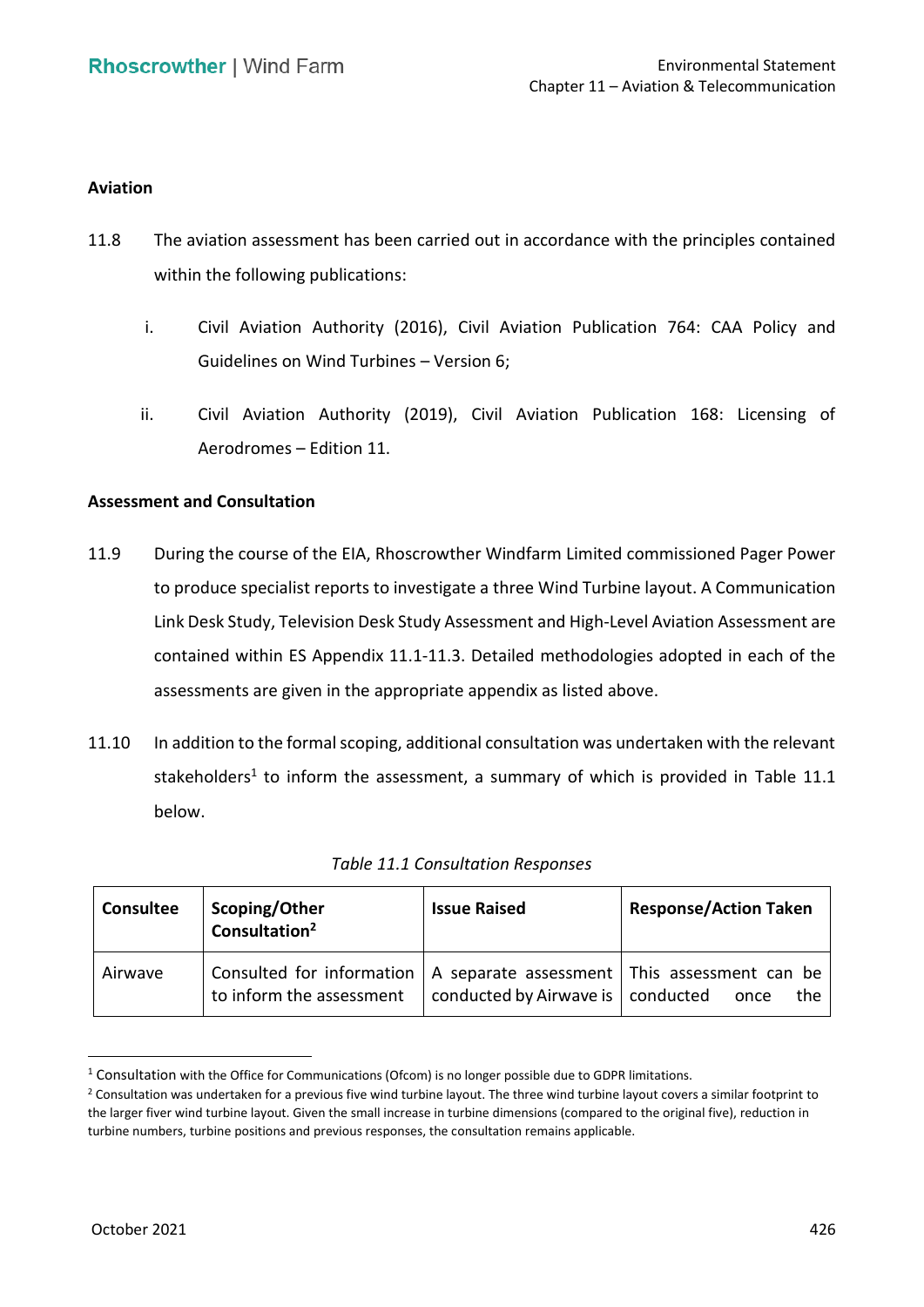| Consultee                       | Scoping/Other<br>Consultation <sup>2</sup>            | <b>Issue Raised</b>                 | <b>Response/Action Taken</b>          |
|---------------------------------|-------------------------------------------------------|-------------------------------------|---------------------------------------|
|                                 |                                                       | required to understand<br>in issue. | planning application is<br>submitted. |
| Arqiva                          | Consulted for information<br>to inform the assessment | Provided link details.              | No objection.                         |
| <b>Atkins</b>                   | Consulted for information<br>to inform the assessment | None                                | No objection.                         |
| <b>BT</b>                       | Consulted for information<br>to inform the assessment | None                                | No objection.                         |
| Ericsson                        | Consulted for information<br>to inform the assessment | None                                | No objection.                         |
| Joint Radio<br>Company<br>(JRC) | Consulted for information<br>to inform the assessment | None                                | No objection.                         |
| Vodafone                        | Consulted for information<br>to inform the assessment | None                                | No objection.                         |
| <b>NATS</b>                     | be<br>consulted<br>To<br>.in<br>planning              | n/a                                 | n/a                                   |
| <b>MOD</b>                      | consulted<br>To<br>be<br>in<br>planning               | n/a                                 | n/a                                   |

 11.11 Further details of consultation responses received for telecommunications are provided in ES Appendix 11.1

# **Study Area**

### **Telecommunications**

 **11.12** Telecommunications infrastructure was identified through consultation with the relevant communication stakeholders. The search radius was approximately 750m from the site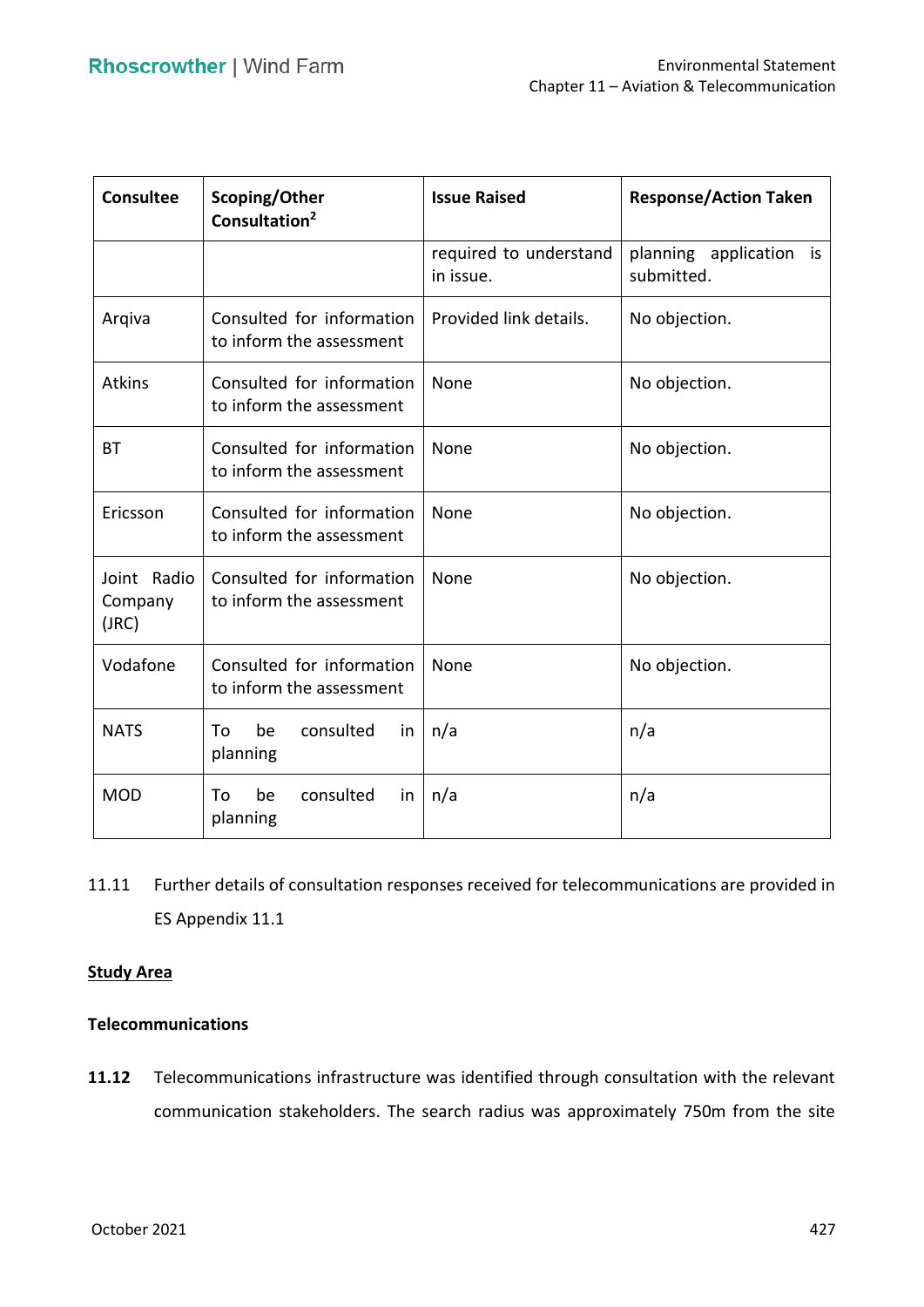centre of the Development however most stakeholders apply their own safeguarding radii based on the turbine locations.

### **Television**

 11.13 The assessment boundary for the assessment of television interference was 20km by 20km based on the site centre of the Development.

### **Aviation**

- 11.14 The study area for aviation infrastructure was defined by identifying infrastructure that was within or close to their safeguarded range of the Development. Specifically, this includes the following infrastructure. Each have their own relevant safeguarding criteria:
	- i. UK AIP listed Civil Aerodromes and Heliports within 15km of the site centre.
	- ii. Unlicensed airfields within 10km of the site centre;
	- iii. Civil Airport ATC radars within 40km of the site centre or that are within line of sight to the wind turbines;
	- iv. NATS en-route radar sites within 100km of the site centre or that are within line of sight to the wind turbines.
	- v. En-Route radio navigation beacons within 10km of the site centre;
	- vi. Use of the on-line NATS self-assessment maps;
	- vii. Ministry of Defence ASACS radar sites with radio line of sight to the Development.
	- viii. Military Aerodromes within 60km of the site centre.
	- ix. Military ATC radar sites within 60km of the site centre or that are within line of sight to the wind turbines;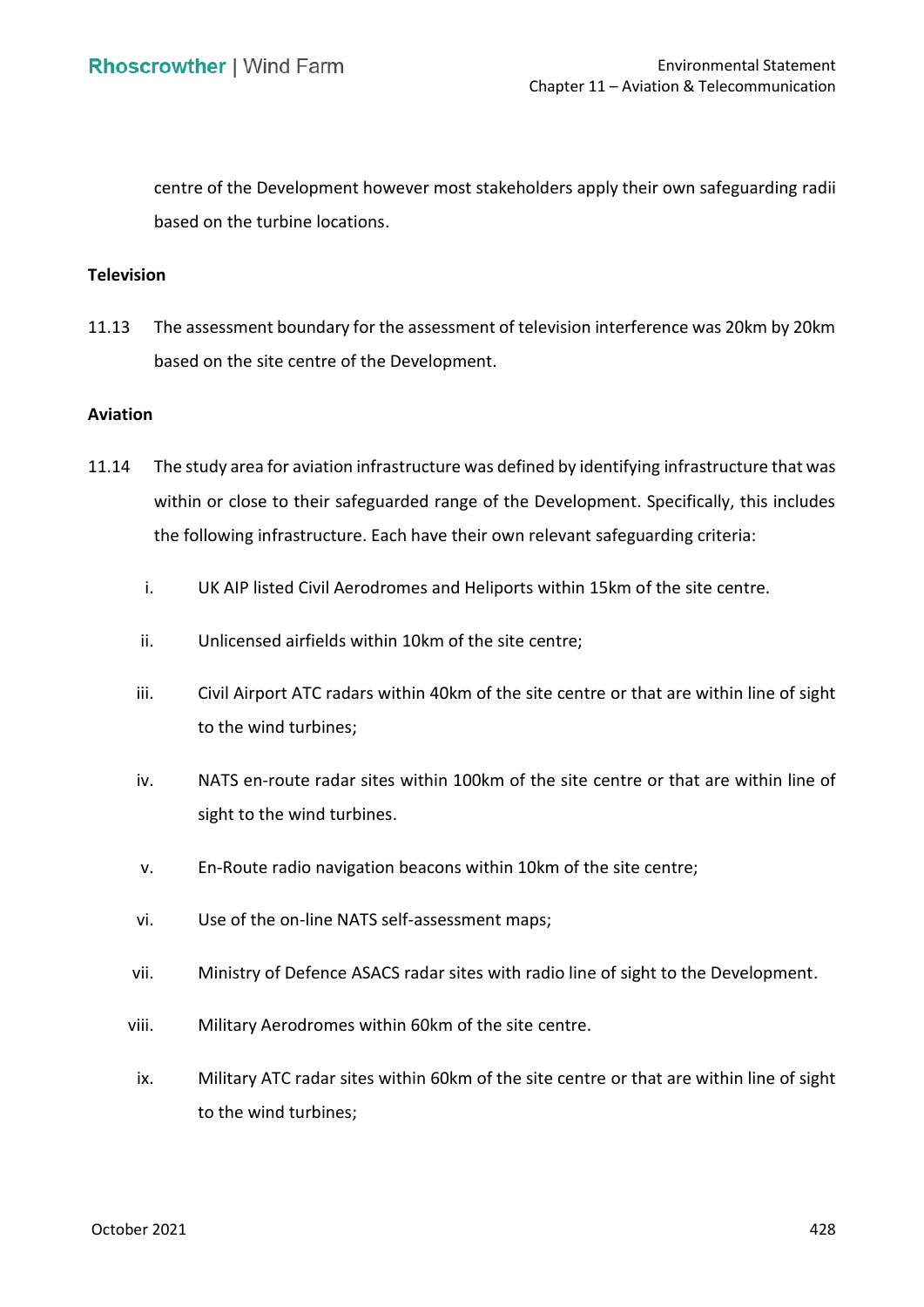- x. Military PAR radar sites within 40km of the site centre;
- xi. Ministry of Defence Tactical Training Areas within 10km of the site centre;
- xii. Meteorological Radars within 20km of the site centre.
- xiii. Other significant aviation issues which require consideration.

# **Desk Based Research and Data Sources**

### **Telecommunications**

11.15 Telecommunications infrastructure were provided through consultation.

### **Television**

 11.16 The relevant television transmitter data was identified through a review of the coverage and transmitter maps.

### *Aviation*

 11.17 The relevant aviation and defence infrastructure was identified through a national database maintained by Pager Power based on information provided in aviation charts and maps, as well as previous consultation with aviation and defence stakeholders.

# **Significance Criteria**

### **Telecommunications, Television and Aviation**

### **Magnitude of Effect**

 11.18 Each effect is assessed based on its magnitude and the sensitivity of the affected receptor. The classifications of effect magnitude are presented in Table 11.2 below.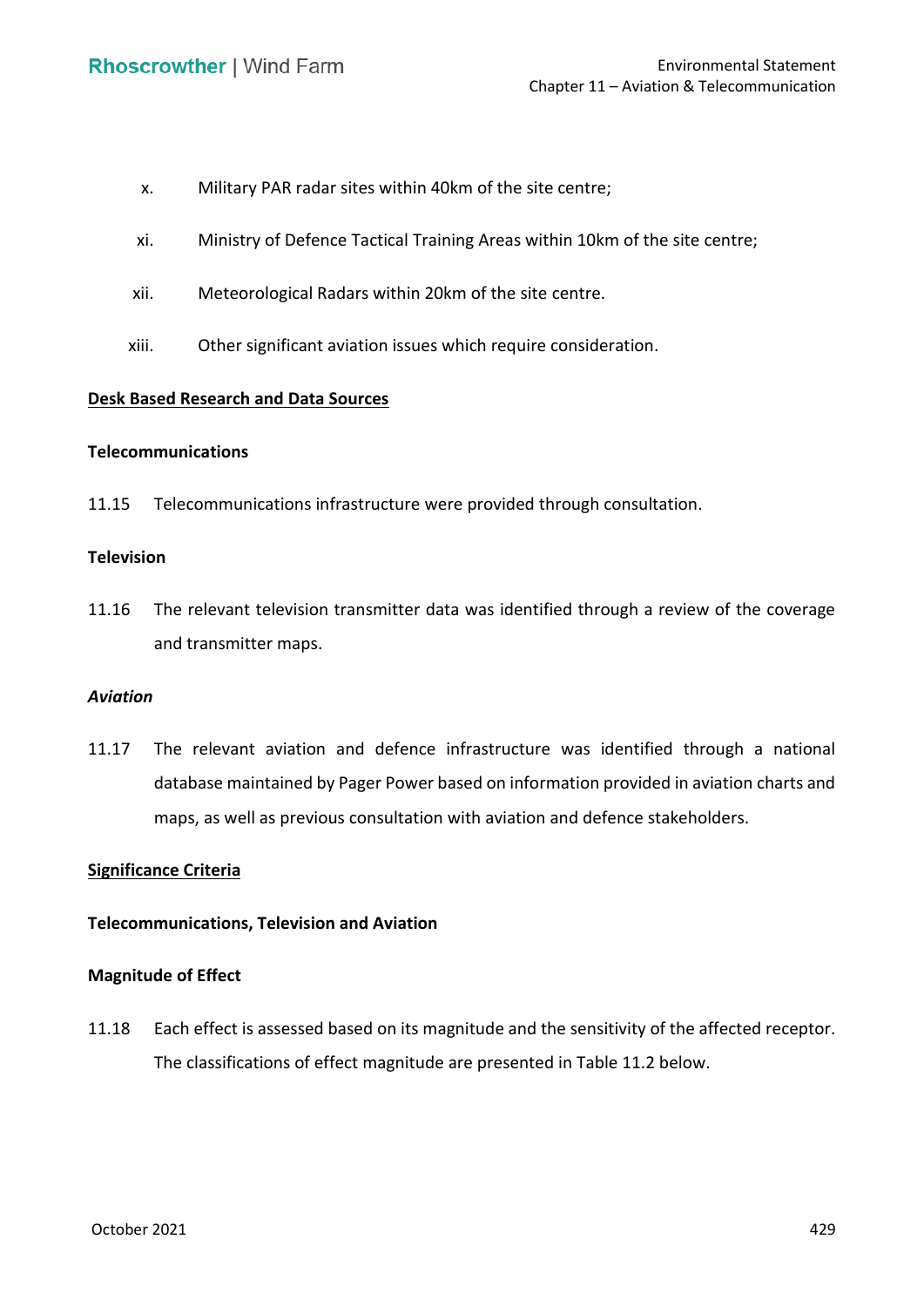| <b>Magnitude of Impact</b> | <b>Criteria for assessing impact</b>                                                                                                                                                                          |
|----------------------------|---------------------------------------------------------------------------------------------------------------------------------------------------------------------------------------------------------------|
| High                       | Total loss or substantial alteration to key features of the<br>baseline conditions such that receptor attributes will be<br>fundamentally changed.                                                            |
| Moderate                   | Loss or alteration to one or more key features of the baseline<br>conditions such that receptor attributes will be materially<br>changed.                                                                     |
| Low                        | A minor shift away from baseline conditions. Change arising<br>from the alteration will be discernible but not material. The<br>underlying attributes of the baseline condition will be largely<br>unchanged. |
| Negligible                 | Very little change from baseline conditions. Change barely<br>distinguishable, approximating to a 'no change' situation.                                                                                      |

*Table 11.2 Defining Magnitude of Effect* 

11.19 The definitions are based on best practice and project experience.

### **Sensitivity of Receptor**

11.20 The classifications of receptor sensitivity are presented in Table 11.3 below.

| Sensitivity | <b>Examples of receptor</b>                                                                                                                                |
|-------------|------------------------------------------------------------------------------------------------------------------------------------------------------------|
| High        | The receptor has little ability to absorb change without<br>fundamentally altering its present character or is of<br>international or national importance. |
| Medium      | The receptor has moderate capacity to absorb change without<br>significantly altering its present character or is of high<br>importance.                   |
| Low         | The receptor is tolerant of change without detriment to its<br>character or is of low or local importance.                                                 |

 *Table 11.3 Defining Sensitivity of Receptor*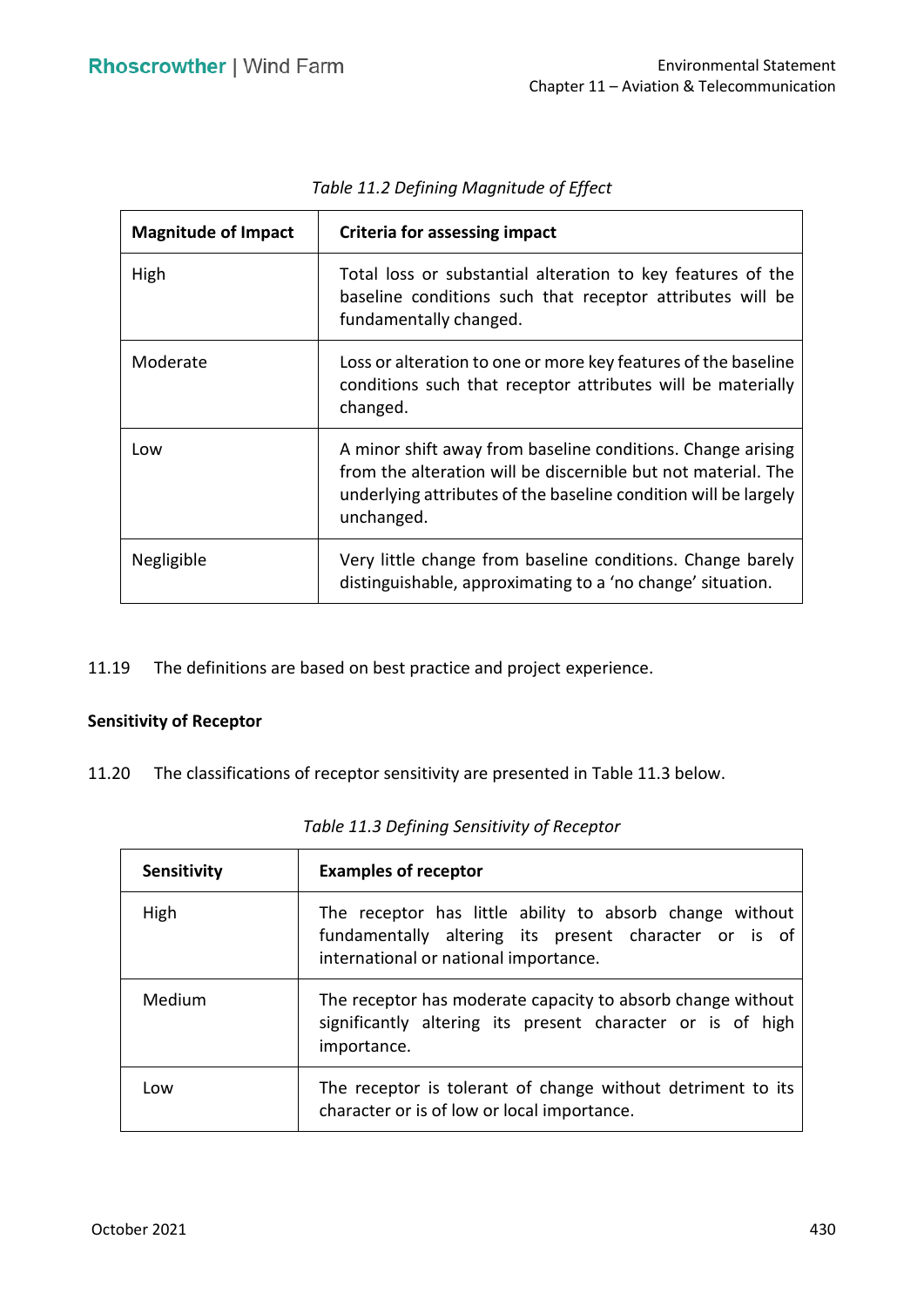11.21 The definitions are based on best practice and project experience.

### **Significance of Effect**

 11.22 The significance of an environmental effect is determined by the interaction of magnitude and sensitivity. The Effect Significance Matrix is set out in Table 11.4 below.

| <b>Magnitude</b> | Sensitivity   |                     |                     |
|------------------|---------------|---------------------|---------------------|
|                  | High          | <b>Medium</b>       | Low                 |
| High             | Major adverse | Major adverse       | Moderate<br>adverse |
| Moderate         | Major adverse | Moderate<br>adverse | Moderate<br>adverse |
| Low              | Minor adverse | Minor adverse       | Minor adverse       |
| Negligible       | Negligible    | Negligible          | Negligible          |

*Table 11.4 Matrix for Assessing Significance of Effect* 

11.23 The definitions are based on best practice and project experience.

### **Telecommunications**

- 11.24 The effect upon is the partial or complete loss of information transferred via radio waves which are interfered with by wind turbines, be it the static structure or rotating blade. The effect is dependent on numerous factors including the relative location of the links ends to the wind turbines, the level of visibility between link ends and wind turbines, the link's frequency and the number of wind turbines in proximity to a link path. Therefore, the resulting effect on individual point-to point links will vary.
- 11.25 A 'Moderate' or higher magnitude of effect to telecommunications systems would be considered significant. This is where a loss or alteration to the baseline conditions would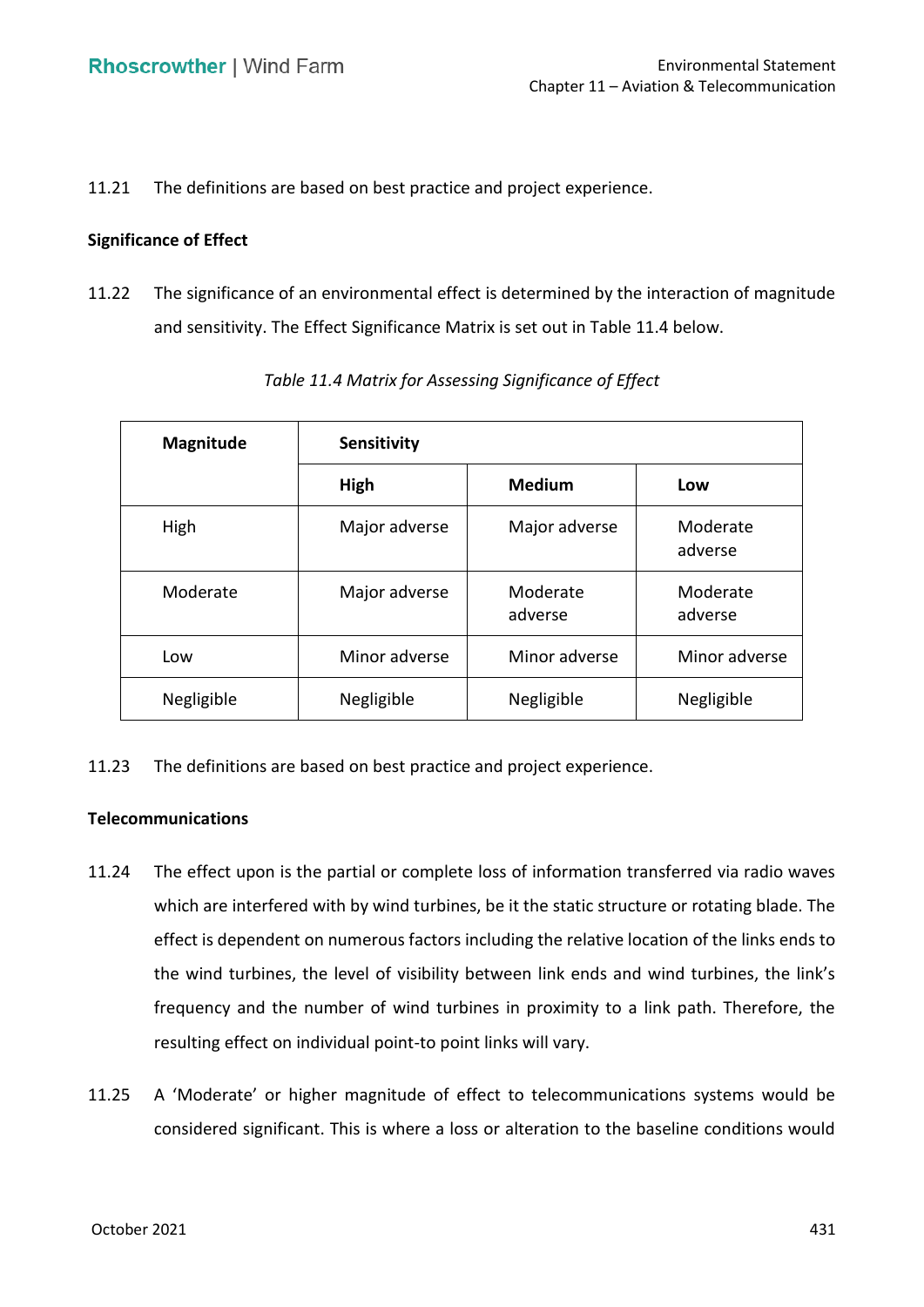significantly affected such that there was a loss in the data being transmitted. materially change the receptor attributes i.e. telecommunications systems were

- 11.26 With regard to receptor sensitivity, any location where telecommunications systems are significantly affected beyond baseline conditions (such that a point-to-point link was rendered ineffective), a significant effect would occur. This could be for a multiple point- to-point links, where mitigation would be required for all. Therefore, any legal permanent receptor where telecommunications systems previously operated effectively are considered to be of 'Medium' sensitivity.
- 11.27 Overall, the Significance of Effect which would be considered 'significant' in EIA terms is 'Moderate Adverse' and mitigation would be required.

#### **Television**

- 11.28 The effect of television interference for a viewer of terrestrial or satellite television services is dependent on numerous factors including the height of the receiving equipment and the quality of the aerial/cables. Therefore, the resulting effect on individual receivers will vary.
- 11.29 A 'Moderate' or higher magnitude of effect to television services would be considered significant. This is where a loss or alteration to the baseline television reception conditions affected such that they were unwatchable. would materially change the receptor attributes i.e. television services were significantly
- 11.30 With regard to receptor sensitivity, any location where television interference was significantly affected beyond baseline conditions (such that a requested channel was rendered unwatchable), a significant effect would occur. This could be for a single dwelling or apartment building, where mitigation would be required for both. Therefore, any legal permanent receptor where television signals were previously received are considered to be of 'Medium' sensitivity.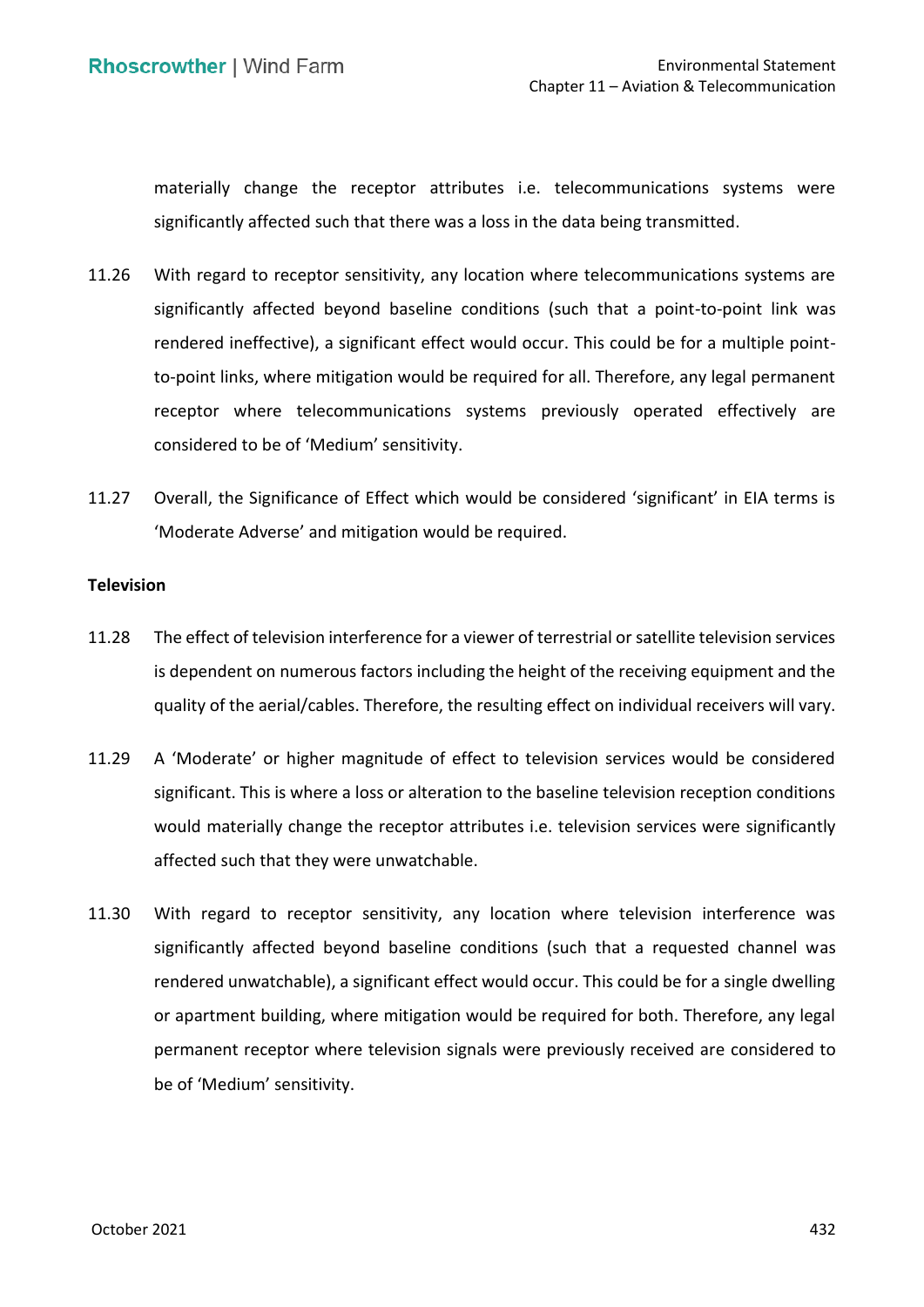11.31 Overall, the level of effect which would be considered 'significant' with respect to EIA if the resultant significance of effect was 'Moderate Adverse', however it is best practice monitor television interference through a planning condition, television written scheme and postconstruction reception survey.

### **Aviation**

- 11.32 The effect upon aviation and radar systems is dependent on numerous factors including the size, number and location of wind turbines relative to the aviation infrastructure. Therefore, the resulting effect on the relevant infrastructure will vary.
- 11.33 A 'Moderate' or higher magnitude of effect to aviation infrastructure would be considered significant. This is where a technical or operational impact would materially affect safety i.e. clutter on a radar screen caused by wind turbines meaning air traffic needs to be diverted.
- 11.34 With regard to receptor sensitivity, any location where aviation infrastructure and/or operations was significantly affected beyond baseline conditions, a significant effect would occur. However, aviation infrastructure varies significantly and therefore sensitivity can range from 'Low' to 'High'.
- 11.35 Overall, the level of effect which would be considered 'significant' with respect to EIA if the resultant significance of effect was 'Moderate Adverse'.

### **Assessment Limitations**

# **Telecommunications, Television and Aviation**

 11.36 The assessments are limited to desk-based modelling. No site surveys have been undertaken which may provide more accurate data within the assessment modelling, specifically for telecommunications and television.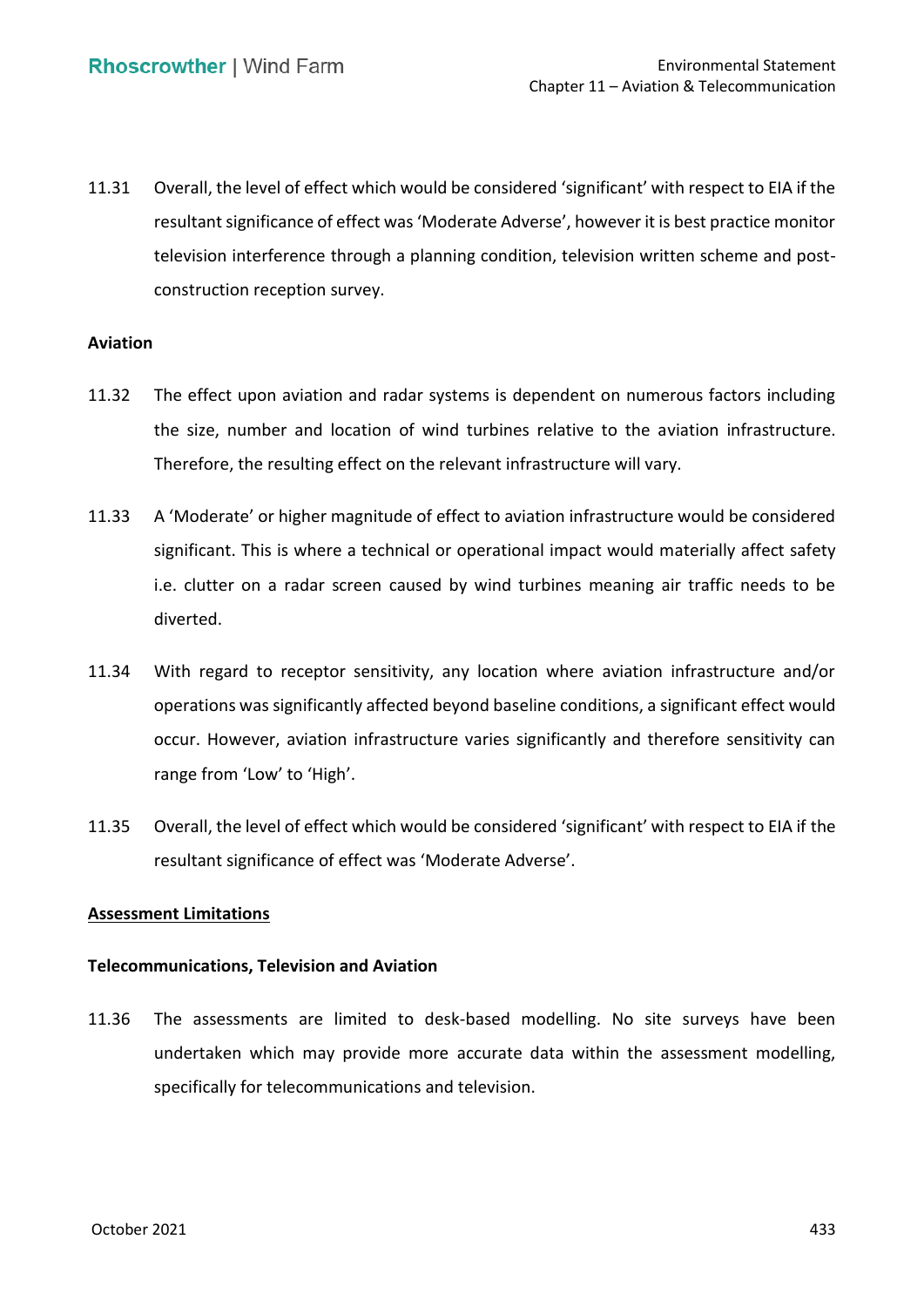# **Existing Conditions**

#### **Telecommunications**

- 11.37 At the site there are currently no wind developments that would be considered significant with respect to telecommunications safeguarding.
- 11.38 All relevant telecommunications stakeholders were consulted, links identified through the consultation, where a 750m radius search radius was requested, are listed in Table 11.5 below. A full list is provided in ES Appendix 11.1.

| Link                                   | <b>Operator</b>                                       |
|----------------------------------------|-------------------------------------------------------|
| Greenhill-Carmel                       | Arqiva                                                |
| Link: Greenhill-Preseli                | Arqiva                                                |
| VFE66347                               | Vodafone                                              |
| 460MHz Telemetry and<br>Telecontrol: 3 | $JRC$ – the JRC to not provide specific link details. |
| 1GHz Microwave Point<br>to Point: 2    |                                                       |

 *Table 11.5 Communication Links that Cross near the Site* 

 11.39 The links plotted in relation to the Development site footprint as illustrated in Figure 1 of ES Appendix 11.1.

### **Television**

 11.40 At the site there are currently no wind developments that would be considered significant with respect to television safeguarding.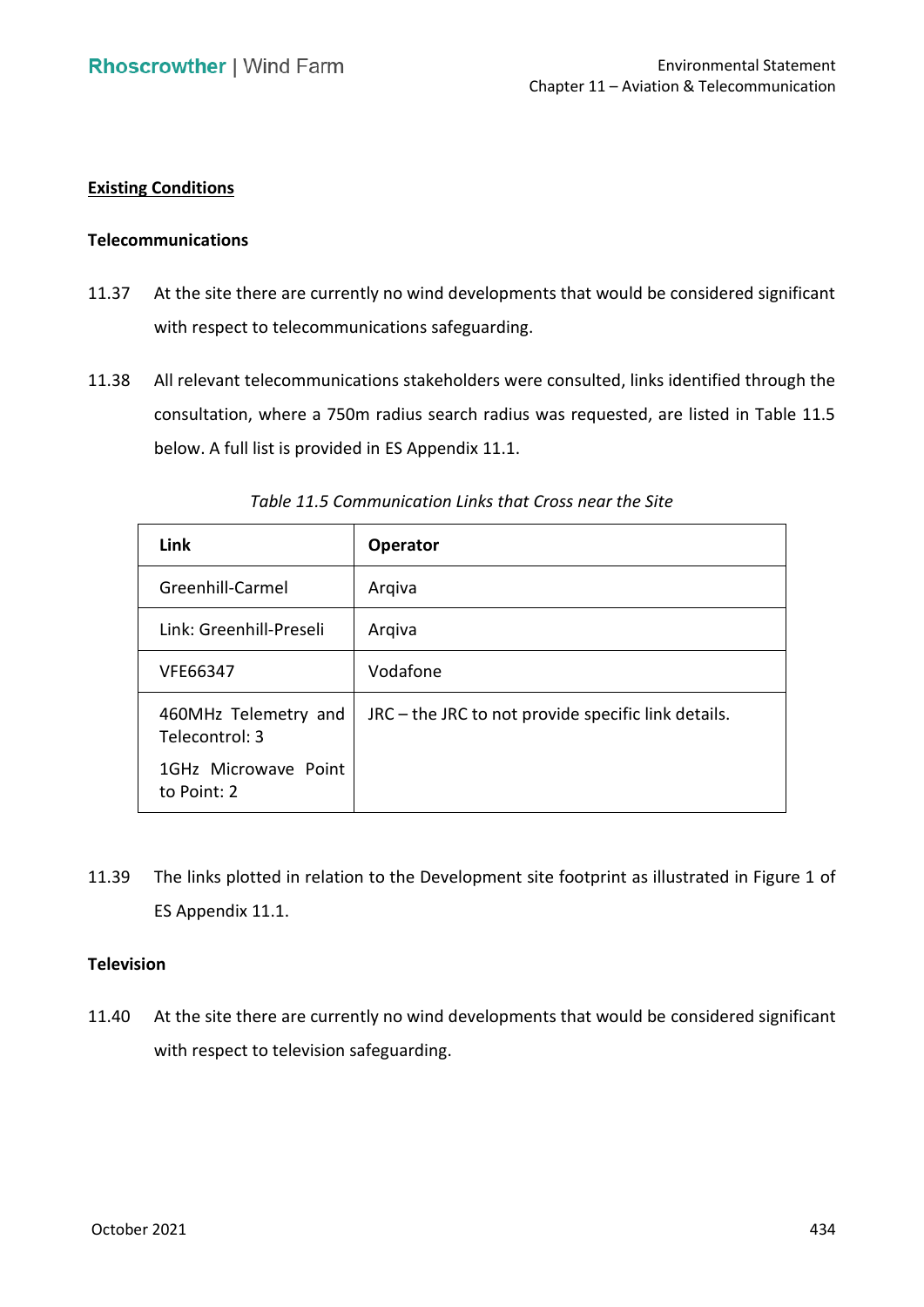- 11.41 Pager Power conducted a desk-based assessment into the effects of the project on television reception in the vicinity of the proposed Rhoscrowther Wind Farm in a 20km by 20km area surrounding the Development.
- 11.42 A comprehensive search of transmitter and coverage maps was undertaken to determine the relevant transmitters in the area. The results revealed that the Carmel main transmitter located approximately 68km north east, Preseli main transmitter located approximately 39km north east and the Greenhill relay transmitter located approximately 2km west of the Development may be affected by it. Only digital terrestrial television services are broadcast from each.
- 11.43 Within the 20km by 20km area, eighteen locations around the site were reviewed in greater detail with respect to the likely transmitter usage. The results are presented below in Table 11.5.

| Location                                                            | <b>Likely Transmitter to be used</b> |
|---------------------------------------------------------------------|--------------------------------------|
| Rhoscrowther                                                        | Preseli or Greenhill                 |
| + five properties at Pleasant View and<br><b>Pleasant View Road</b> |                                      |
| Newton                                                              | Preseli                              |
| Angle                                                               | Preseli                              |
| Pwllcorchan                                                         | Preseli or Greenhill                 |
| <b>Maiden Wells</b>                                                 | Preseli                              |
| Warren                                                              | Preseli                              |
| Castlemartin                                                        | Preseli                              |
| Milford Haven                                                       | Preseli or Greenhill                 |
| Pembroke Dock                                                       | Preseli or Greenhill                 |

### *Table 11.6 Transmitter Information*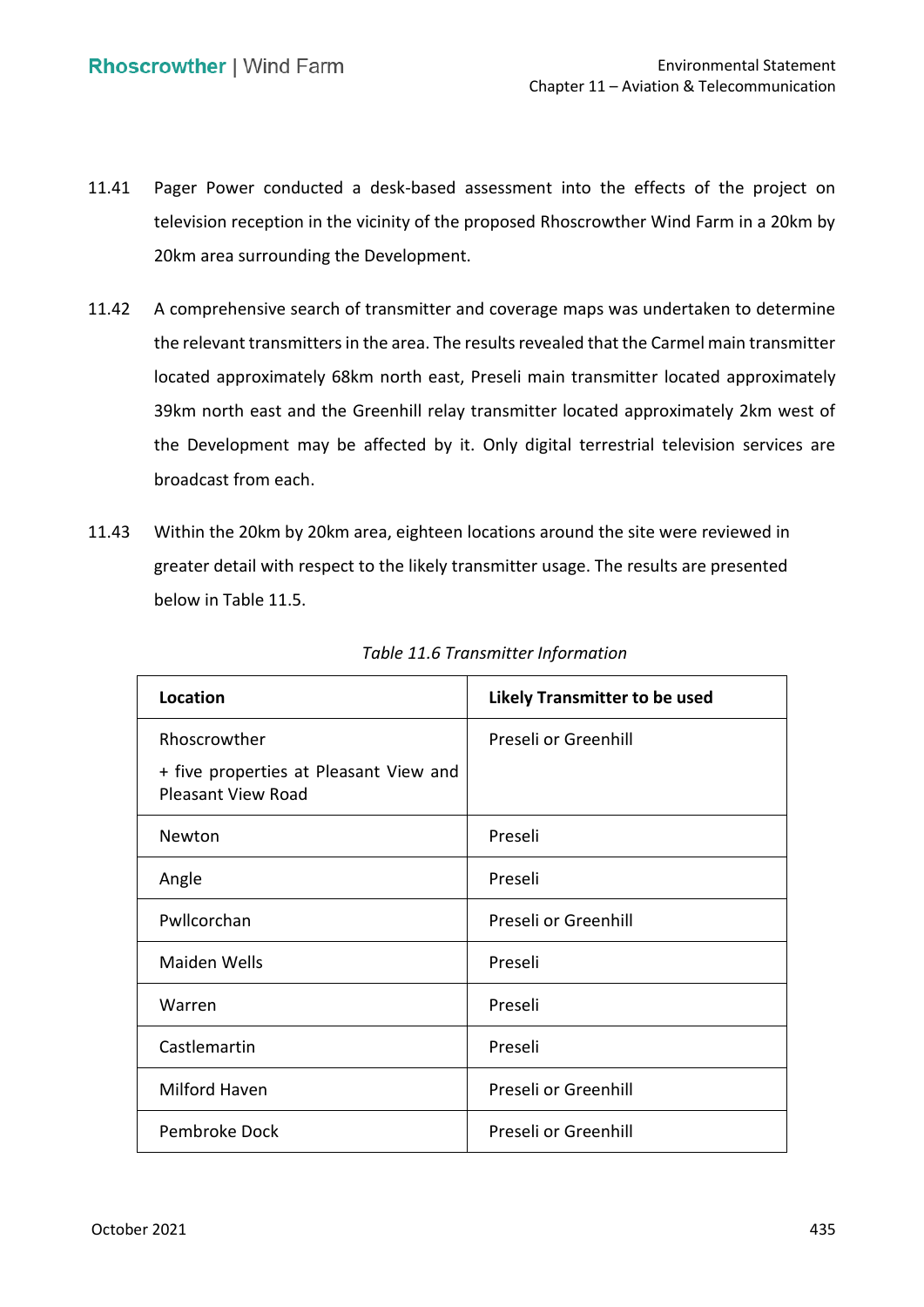| Location                   | <b>Likely Transmitter to be used</b> |
|----------------------------|--------------------------------------|
| Pembroke                   | Preseli or Greenhill                 |
| <b>Burton/Burton Ferry</b> | Carmel or Preseli                    |
| <b>Wallaston Green</b>     | Preseli                              |
| Hundleton                  | Preseli                              |
| Kingsfold                  | Preseli                              |
| St Petrox                  | Preseli                              |
| St Twynnells               | Preseli                              |
| Merrion                    | Preseli                              |
| Dale                       | Preseli                              |

### **Aviation**

- 11.44 At the site there are currently no developments that would be considered significant with respect to aviation and defence safeguarding.
- 11.45 The following aviation and radar infrastructure were identified by Pager Power in their assessment. The results are presented below in Table 11.6.

| <b>Aviation Infrastructure/</b><br><b>Stakeholder</b> | Comment                                                                                                                                                                                                                                           |
|-------------------------------------------------------|---------------------------------------------------------------------------------------------------------------------------------------------------------------------------------------------------------------------------------------------------|
| <b>NATS En-Route Radar Sites</b>                      | No NATS En-route Radars that lie within<br>100km of the site centre and no NATS<br>beacons lie within 10km of the site centre.<br>The closest radar is Burrington Primary<br>Surveillance Radar (PSR) - 110km from<br>the Development. Whilst the |

|  | Table 11.6 Identified Aviation Infrastructure |
|--|-----------------------------------------------|
|--|-----------------------------------------------|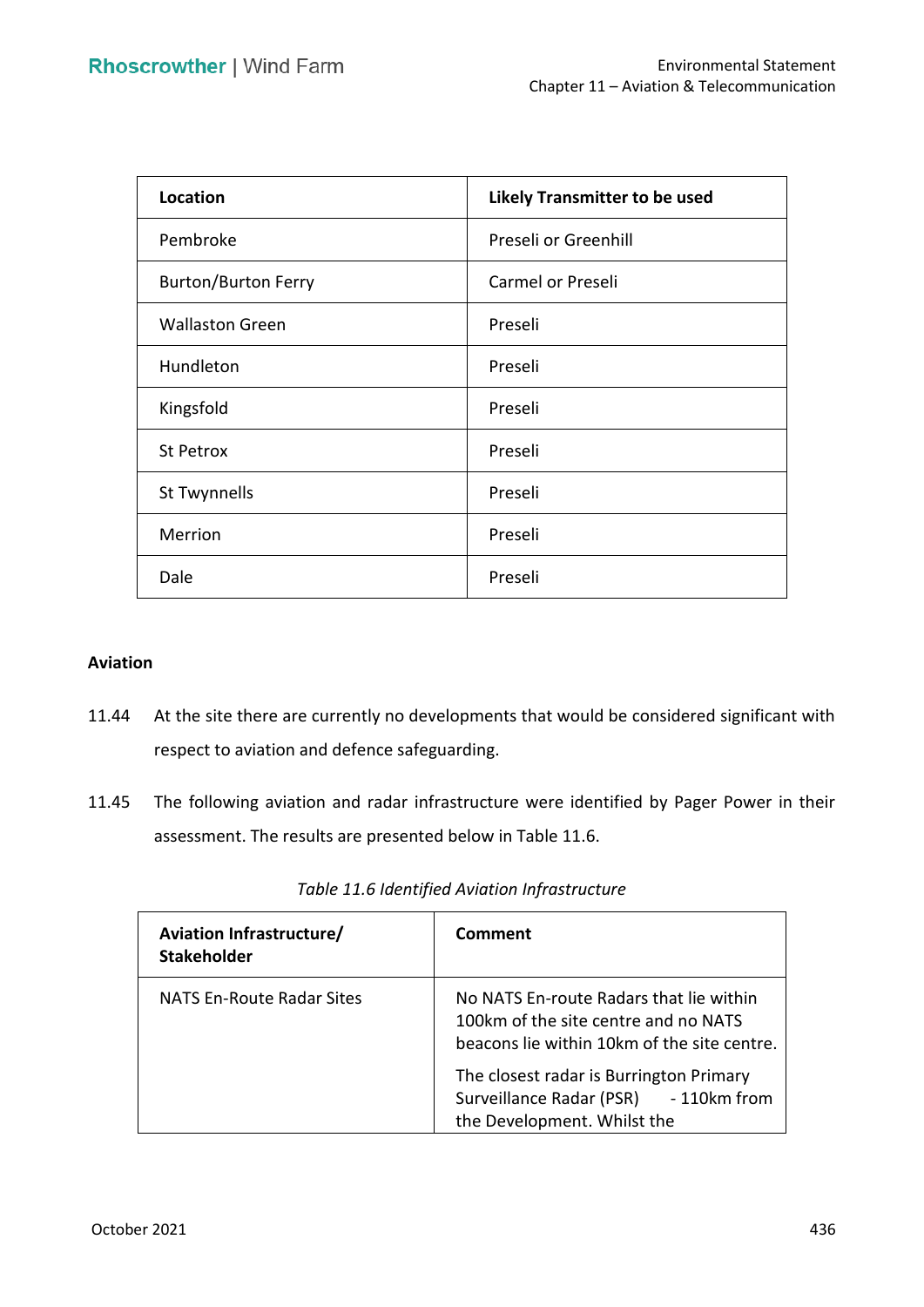|                                                  | Development is in line of sight, at this<br>distance no operational impacts would be<br>predicted.                                                                                                                                                                                        |
|--------------------------------------------------|-------------------------------------------------------------------------------------------------------------------------------------------------------------------------------------------------------------------------------------------------------------------------------------------|
| UK AIP listed Civil Aerodromes and<br>Heliports  | No UK AIP listed Civil Aerodromes and<br>Heliports 15km of the site centre.                                                                                                                                                                                                               |
|                                                  | The closest aerodrome is Haverfordwest -<br>17km from the Development.                                                                                                                                                                                                                    |
| <b>Unlicensed Airfields</b>                      | Rosemarket (unlicensed) - 7km from the<br>Development.                                                                                                                                                                                                                                    |
| Civil Airport Air Traffic Control<br>(ATC) Radar | No significant airports known to have ATC<br>radar lie within 40km of the site centre.                                                                                                                                                                                                    |
| Military Radar                                   | Aberporth Range Primary Surveillance<br>Radar (PSR) - 60km the Development.                                                                                                                                                                                                               |
|                                                  | Manorbier PSR - 17km the Development.<br>The Development is in line to sight to this<br>radar however an operational impact is<br>unlikely because it is a radar associated<br>with an anti-aircraft range and is not<br>intended for general ATC or threat<br>detection outside of this. |
| <b>Military Low Flying</b>                       | According to the MOD published Low<br>Flying Consultation Zones, the<br>Development is located within a "Low<br>priority military low flying area less likely<br>to raise concerns".                                                                                                      |
| Meteorological Radar                             | There are no meteorological radar<br>installations within a radius of 20km from<br>the site centre.                                                                                                                                                                                       |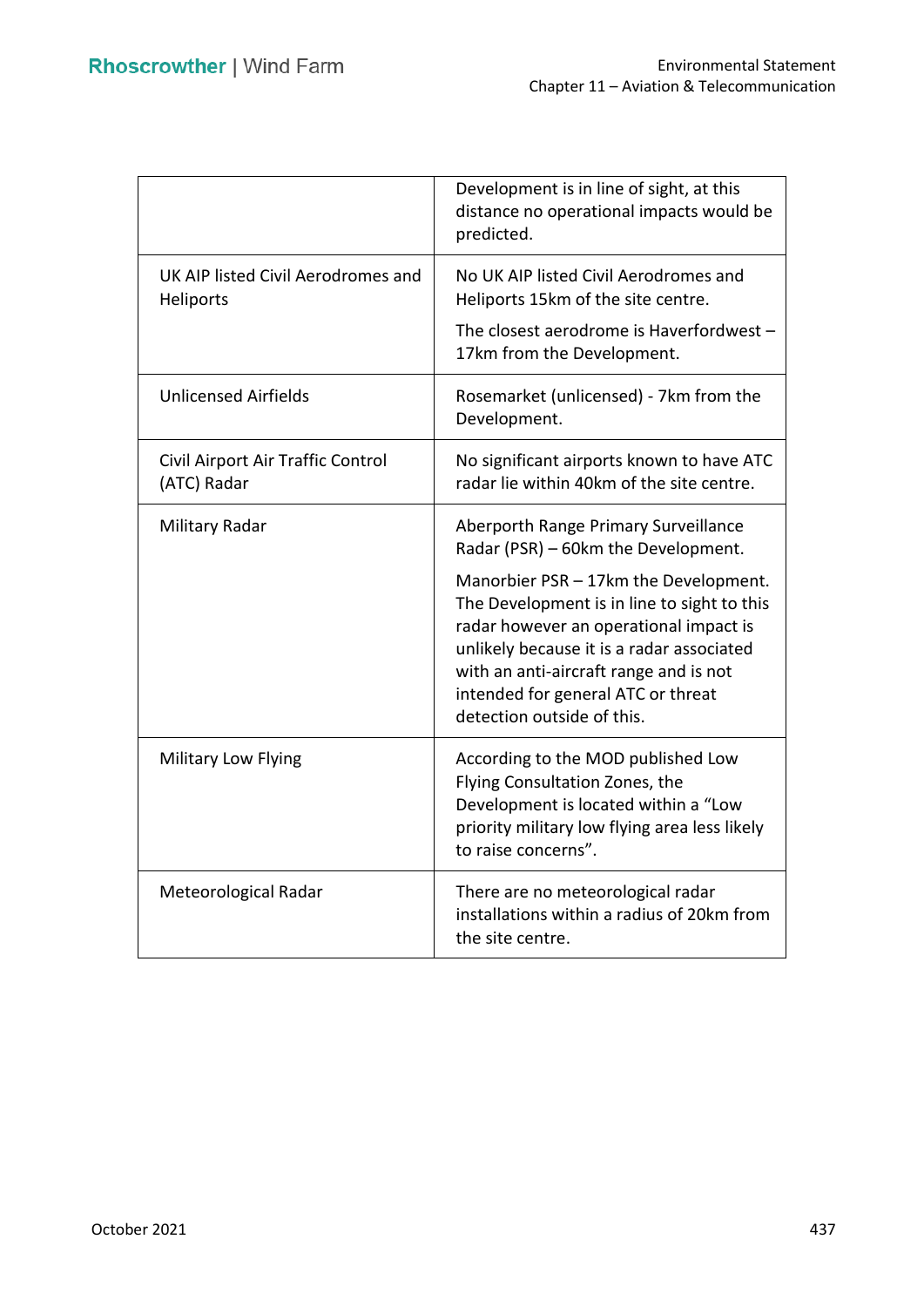### **Construction Effects**

### **Telecommunications, Television and Aviation**

- 11.46 Installation of the Development would require two cranes and it is anticipated that each turbine would take two to three days to install (dependant on suitable weather conditions).
- 11.47 Cranes have the potential to block or reflect signals during the construction of the Development. The construction phase could therefore potentially result in some temporary electromagnetic interference which would present a temporary minor adverse impact to both telecommunication links and televisions. No impact would be anticipated for aviation however lighting is required if they measure 150m above ground level or above and the CAA must be notified of their presence.
- 11.48 Any effect of the Development during construction would be less than or, at worst, the same as the effect during operation of the Development.

### **Operational Effects**

#### **Telecommunications**

- 11.49 Following the consultation, eight links were identified in the vicinity of the Development, with details provided for three of these. These were plotted relative to the Development to determine whether the wind turbines may affect the identified communication links.
- 11.50 The technical assessment (Communication Link Desk Study) identified that none of the exclusion zones (based on the Ofcom methodology) associated with each of the three links would be located close to the wind turbines. The analysis has found that no impact upon the communications link is expected based on the Development layout. This is shown in ES Figure 1.1, all wind turbines are outside of the associated exclusion zones therefore there will be no concerns in relation to operational impact. This is confirmed through the consultation in ES Appendix 11.1.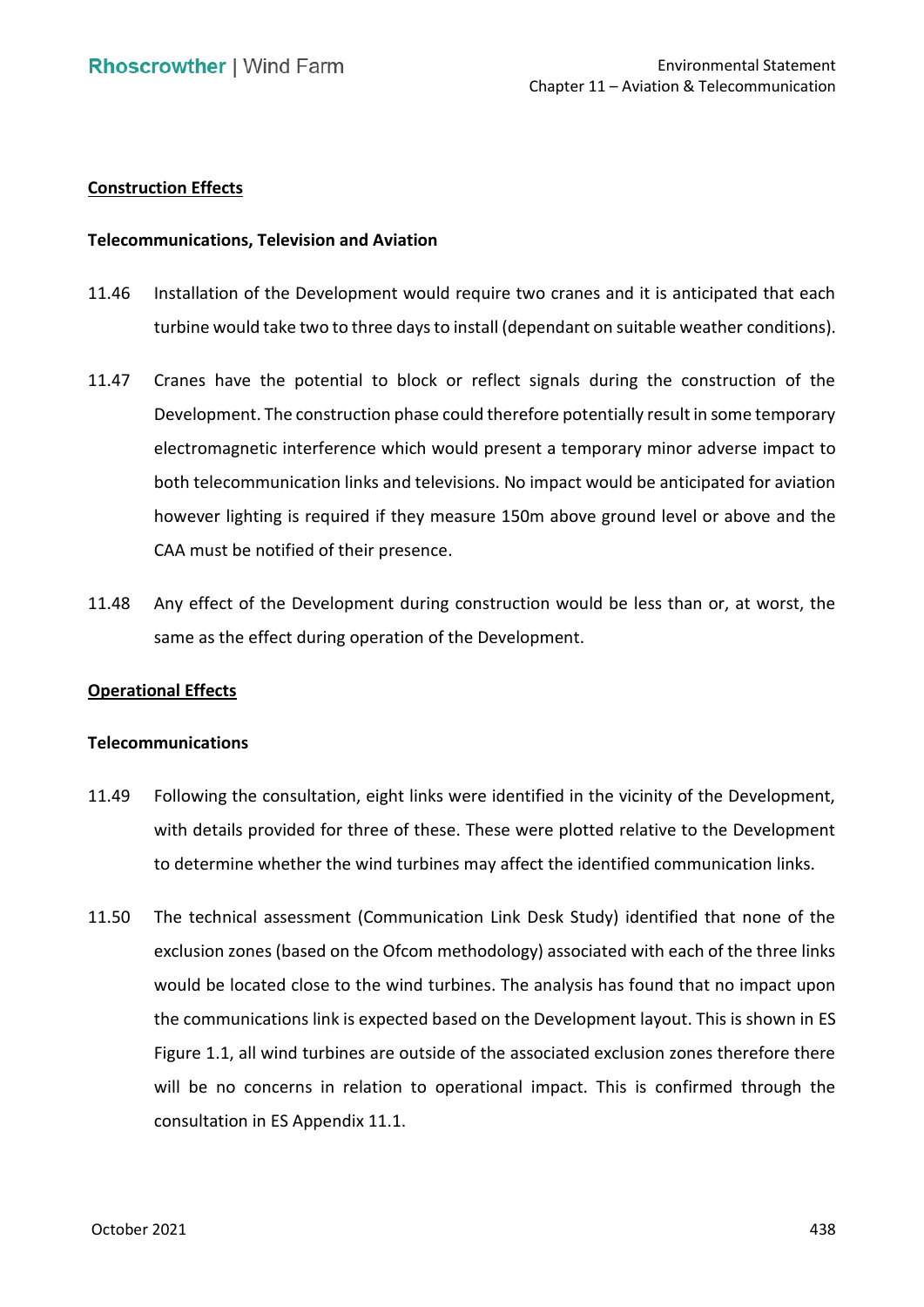- 11.51 The remaining five links are operated by the JRC. The JRC undertook their own assessment and the proposal cleared with respect to radio link infrastructure operated by Western Power Distribution South Wales (JEWA).
- 11.52 In conclusion, based on the assessment of the identified infrastructure, the Development will have no impact upon communications links.
- 11.53 Mitigation options would be available if effects were to transpire. This is discussed in the 'mitigation' section of this chapter.

### **Television**

- 11.54 The technical assessment (Television Desk Study Assessment) has found that the overall impact on television services during operation is likely to be low. It is expected that no effects will be experienced upon television services. Mitigation options would be available if effects were to transpire. This is discussed in the 'mitigation' section of this chapter.
- 11.55 As per Table 11.2-11.4, the Magnitude of Effect is 'Low' and the Sensitivity of Receptor is 'Low'resulting in the Development having a 'Minor Adverse' Significance of Effect, at worst, upon terrestrial television signals in the area surrounding the development.
- 11.56 The modelling details and findings of the assessment are provided in full in ES Appendix 11.2 (Volume I of the ES). For convenience these are summarised in Table 11.7 below.

| Location                                                                              | <b>Likely</b><br>Transmitter to<br>be used | Interference<br>(CIR)                 | <b>Assessment</b>                                                                                                                                                                    |
|---------------------------------------------------------------------------------------|--------------------------------------------|---------------------------------------|--------------------------------------------------------------------------------------------------------------------------------------------------------------------------------------|
| Rhoscrowther<br>+ five properties<br>at Pleasant View<br>Pleasant<br>and<br>View Road | Preseli<br>or<br>Greenhill                 | $<$ 5, 5-15 and<br>no<br>interference | Details of five properties at Pleasant<br>View and Pleasant View Road have<br>been provided to Pager Power by<br>Rhoscrowther Wind Farm Limited.<br>These residences could encounter |

*Table 11.7 Television signal Interference Assessment*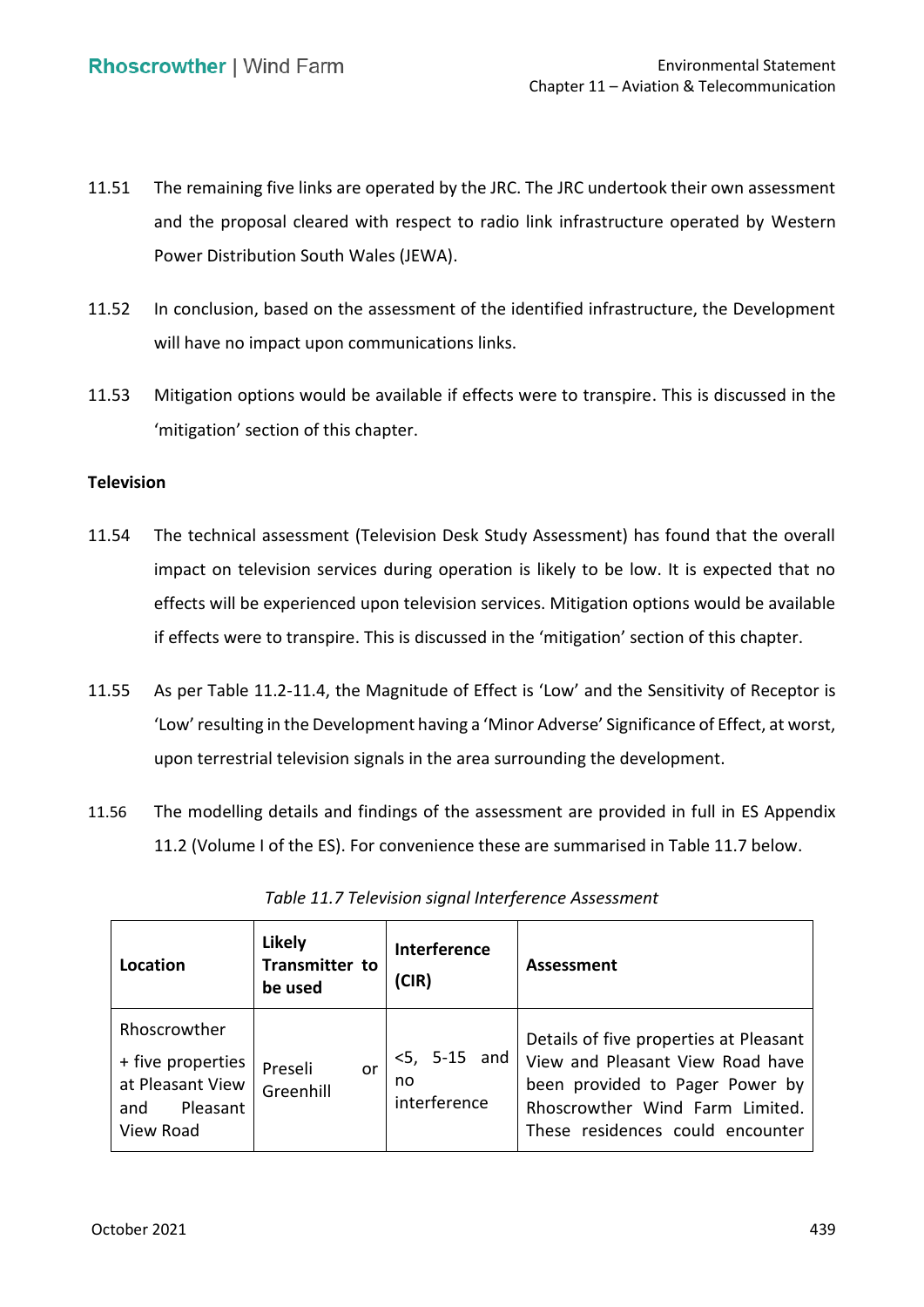|              |                            |                          | television interference. No other<br>dwellings were identified in this area.                                                                                                                                                                       |  |
|--------------|----------------------------|--------------------------|----------------------------------------------------------------------------------------------------------------------------------------------------------------------------------------------------------------------------------------------------|--|
| Newton       | Preseli                    | $5-15$ and $>15$         | Aerials observed orientated towards<br>Preseli. Sporadic areas of moderate<br>interference are predicted however<br>a small number of dwellings are<br>observed. It is possible that the<br>modelled interference is caused by<br>the Development. |  |
|              |                            |                          | Interference<br>the<br>Preseli<br>to<br>transmitter is likely to be caused by<br>terrain and not the Development at<br>this location.                                                                                                              |  |
| Angle        | Preseli                    | $5-15$ and $>15$         | Angle is in the forward scatter region<br>relative to Greenhill transmissions ad<br>partially for Carmel transmissions<br>however it is likely that the aerials<br>could<br>be re-orientated towards<br>Preseli if required.                       |  |
| Pwllcorchan  | Preseli<br>or<br>Greenhill | $<$ 5, 5-15 and<br>$>15$ | Interference modelled here is not<br>expected to be caused by the<br>Development considering its location<br>relative to the assessed transmitters.<br>No significant impact is expected.                                                          |  |
| Maiden Wells | Preseli                    | $5-15$ and $>15$         | Interference modelled here is not<br>expected to be caused by the<br>Development.<br>No significant impact is expected.                                                                                                                            |  |
| Warren       | Preseli                    | $5-15$ and $>15$         | Aerial observed orientated towards                                                                                                                                                                                                                 |  |
| Castlemartin | Preseli                    | $5-15$ and $>15$         | Preseli. Sporadic areas of moderate<br>interference are predicted. It is<br>deemed unlikely that the modelled<br>interference<br>the<br>is is<br>caused<br>by<br>Development.                                                                      |  |
|              |                            |                          | No significant impact is expected.                                                                                                                                                                                                                 |  |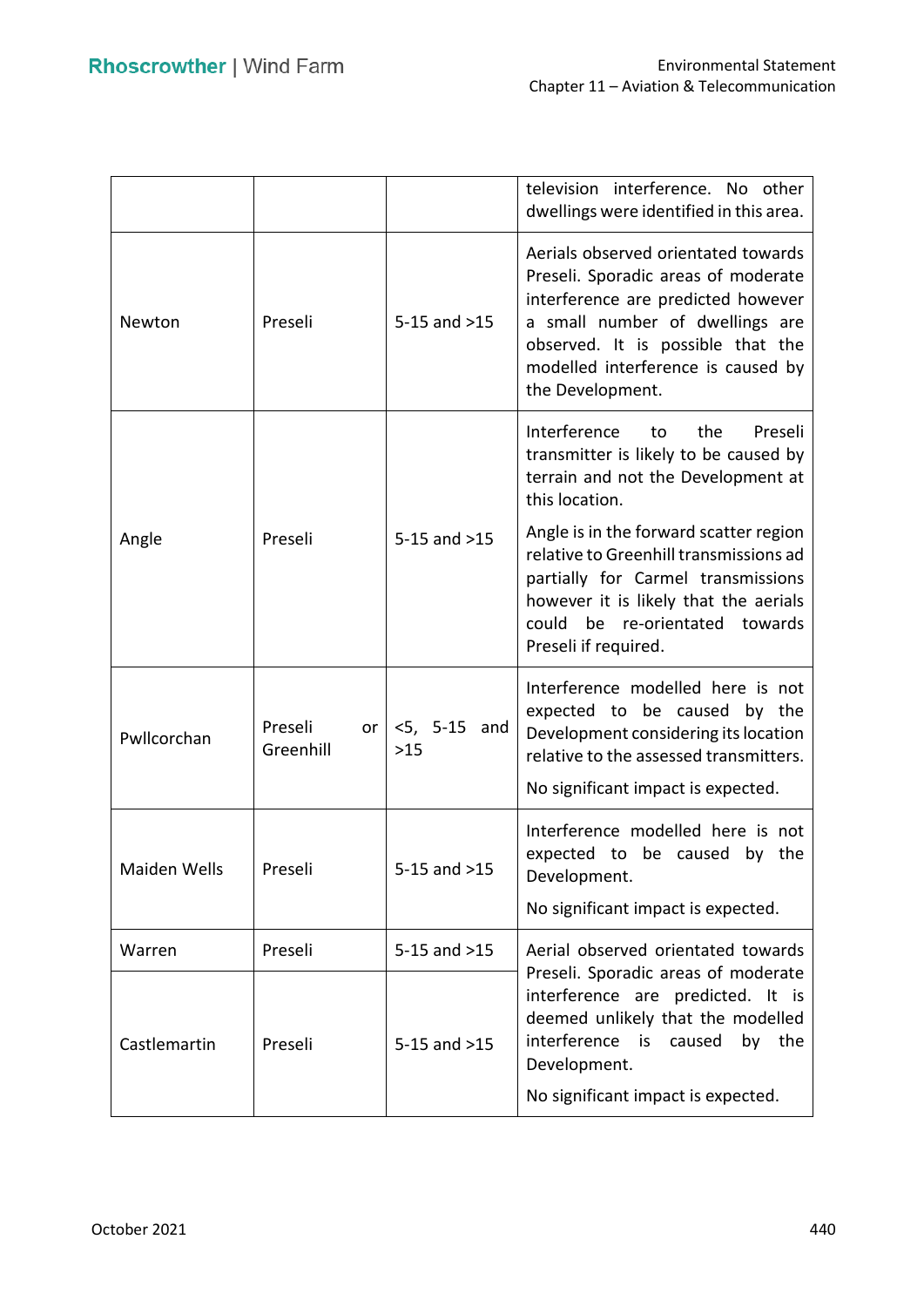| Milford Haven          | Preseli<br>or<br>Greenhill                        | $< 5, 5 - 15$ and<br>no<br>interference | These locations are not in the                                                                                                                                                           |
|------------------------|---------------------------------------------------|-----------------------------------------|------------------------------------------------------------------------------------------------------------------------------------------------------------------------------------------|
| Pembroke Dock          | Preseli<br>or<br>Greenhill                        | $<$ 5, 5-15 and<br>no<br>interference   | shadow area of any transmitter.<br>Interference<br>predicted<br>is<br>not<br>expected to be caused<br>the<br>by<br>Development.                                                          |
| Pembroke               | Preseli<br>or<br>Greenhill                        | $<5, 5-15$ and<br>no<br>interference    | No impact expected.                                                                                                                                                                      |
| Burton/Burton<br>Ferry | Carmel<br>or<br>Preseli                           | $<$ 5, 5-15 and<br>no<br>interference   | These locations are<br>not in the<br>shadow area of any transmitter.<br>Interference<br>predicted<br>is<br>not<br>expected to be caused<br>by the<br>Development.<br>No impact expected. |
| <b>Wallaston Green</b> | Preseli                                           | $>15$                                   |                                                                                                                                                                                          |
| Hundleton              | Preseli                                           | $>15$                                   | These locations are not in the<br>shadow area of any transmitter.                                                                                                                        |
| Kingsfold              | Preseli                                           | $>15$                                   | No impact expected.                                                                                                                                                                      |
| St Petrox              | Preseli                                           | $>15$                                   | Interference modelled here is not<br>expected to be caused by the<br>Development considering its location<br>relative to the assessed transmitters.<br>No impact is expected.            |
| St Twynnells           | Preseli                                           | $>15$                                   |                                                                                                                                                                                          |
| Merrion                | Preseli                                           | $>15$                                   | These locations are not in the<br>shadow area of any transmitter.                                                                                                                        |
| Dale                   | Preseli                                           | $>15$                                   | No impact is expected.                                                                                                                                                                   |
| <b>Location</b>        | <b>Likely</b><br><b>Transmitter to</b><br>be used | Interference<br>(CIR)                   | <b>Assessment</b>                                                                                                                                                                        |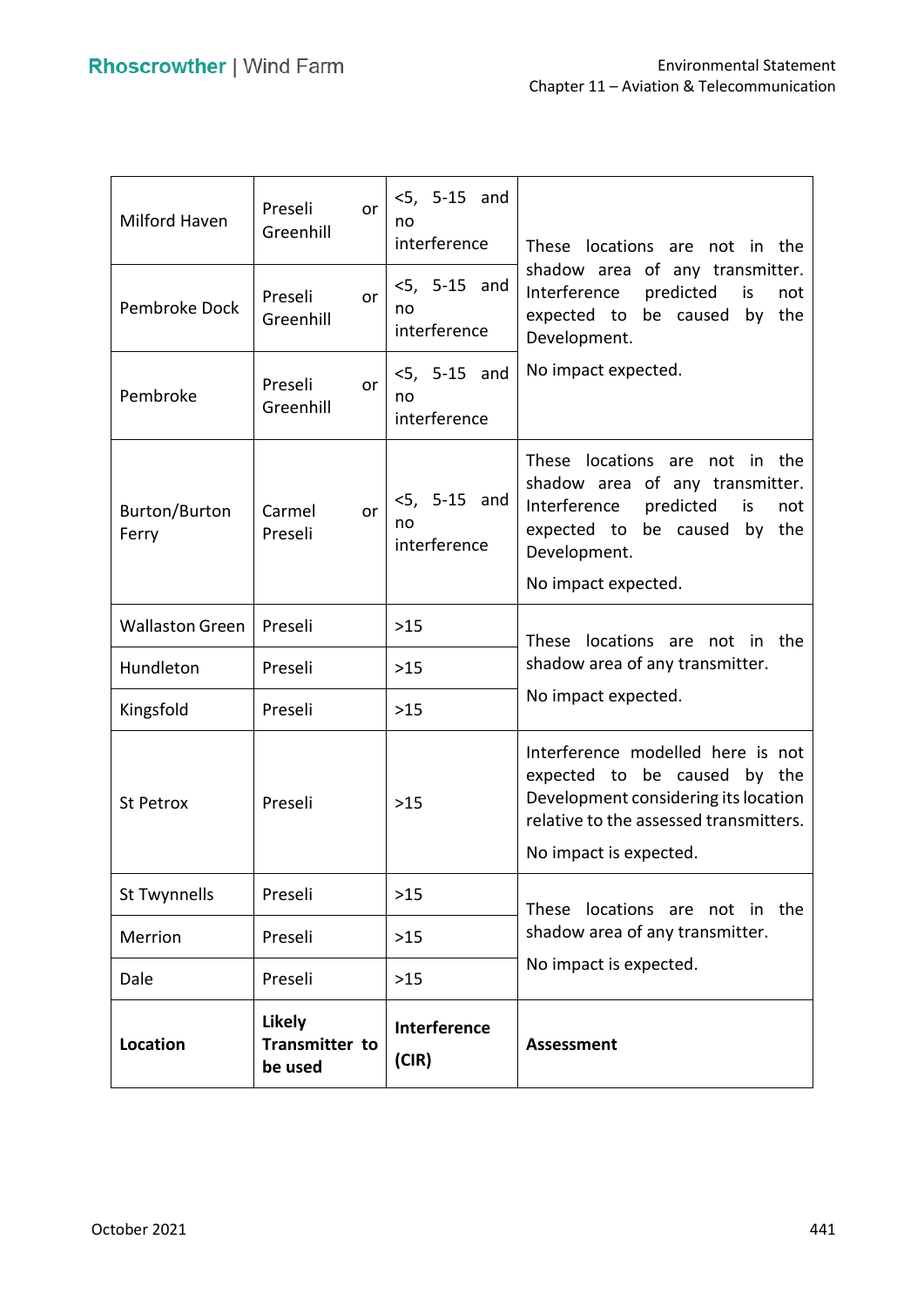| Rhoscrowther<br>+ five properties<br>at Pleasant View<br>Pleasant<br>and<br>View Road | Preseli<br>or<br>Greenhill | $<$ 5, 5-15 and<br>no<br>interference | Details of five properties at Pleasant<br>View and Pleasant View Road have<br>been provided to Pager Power by<br>Rhoscrowther Wind Farm Limited.<br>These residences could encounter<br>television interference. No other<br>dwellings were identified in this area.                                                                                               |
|---------------------------------------------------------------------------------------|----------------------------|---------------------------------------|--------------------------------------------------------------------------------------------------------------------------------------------------------------------------------------------------------------------------------------------------------------------------------------------------------------------------------------------------------------------|
| Newton                                                                                | Preseli                    | $5-15$ and $>15$                      | Aerials observed orientated towards<br>Preseli. Sporadic areas of moderate<br>interference are predicted however<br>a small number of dwellings are<br>observed. It is possible that the<br>modelled interference is caused by<br>the Development.                                                                                                                 |
| Angle                                                                                 | Preseli                    | $5-15$ and $>15$                      | Interference<br>the<br>Preseli<br>to<br>transmitter is likely to be caused by<br>terrain and not the Development at<br>this location.<br>Angle is in the forward scatter region<br>relative to Greenhill transmissions ad<br>partially for Carmel transmissions<br>however it is likely that the aerials<br>could be re-orientated towards<br>Preseli if required. |
| Pwllcorchan                                                                           | Preseli<br>or<br>Greenhill | $<$ 5, 5-15 and<br>>15                | Interference modelled here is not<br>expected to be caused by the<br>Development considering its location<br>relative to the assessed transmitters.<br>No significant impact is expected.                                                                                                                                                                          |
| <b>Maiden Wells</b>                                                                   | Preseli                    | $5-15$ and $>15$                      | Interference modelled here is not<br>expected to be caused by the<br>Development.<br>No significant impact is expected.                                                                                                                                                                                                                                            |
| Warren                                                                                | Preseli                    | $5-15$ and $>15$                      | Aerial observed orientated towards                                                                                                                                                                                                                                                                                                                                 |
| Castlemartin                                                                          | Preseli                    | $5-15$ and $>15$                      | Preseli. Sporadic areas of moderate<br>interference are predicted. It is                                                                                                                                                                                                                                                                                           |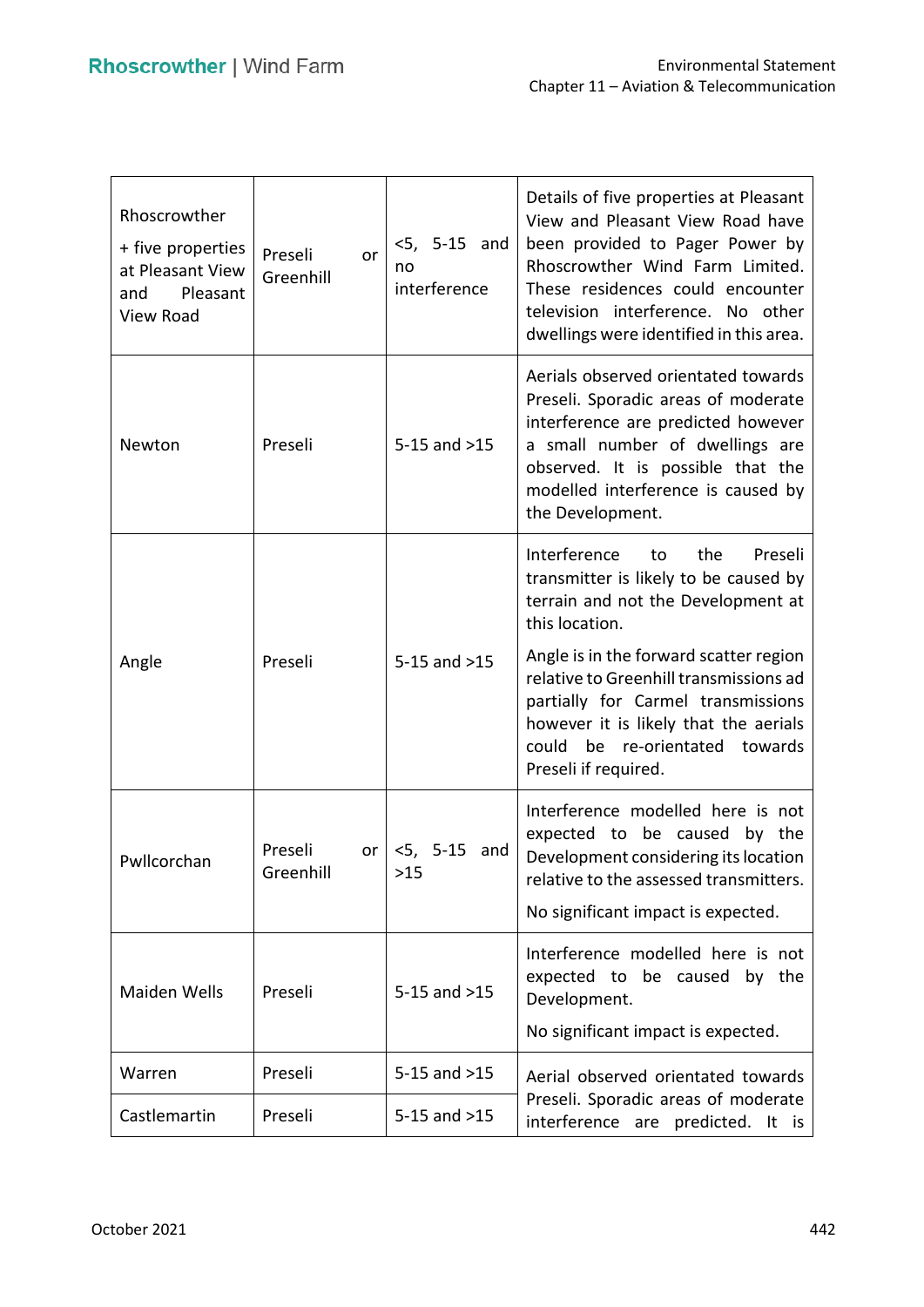|                               |                            |                                       | deemed unlikely that the modelled<br>interference is<br>by<br>the<br>caused<br>Development.                                                                                           |
|-------------------------------|----------------------------|---------------------------------------|---------------------------------------------------------------------------------------------------------------------------------------------------------------------------------------|
|                               |                            |                                       | No significant impact is expected.                                                                                                                                                    |
| Milford Haven                 | Preseli<br>or<br>Greenhill | $<5$ , 5-15 and<br>no<br>interference | These locations are not in the                                                                                                                                                        |
| Pembroke Dock                 | Preseli<br>or<br>Greenhill | $<$ 5, 5-15 and<br>no<br>interference | shadow area of any transmitter.<br>Interference<br>predicted<br>is<br>not<br>by the<br>expected to be caused<br>Development.                                                          |
| Pembroke                      | Preseli<br>or<br>Greenhill | $<$ 5, 5-15 and<br>no<br>interference | No impact expected.                                                                                                                                                                   |
| <b>Burton/Burton</b><br>Ferry | Carmel<br>or<br>Preseli    | $<$ 5, 5-15 and<br>no<br>interference | These locations are not in the<br>shadow area of any transmitter.<br>Interference<br>predicted<br>is<br>not<br>expected to be caused<br>by the<br>Development.<br>No impact expected. |
| <b>Wallaston Green</b>        | Preseli                    | $>15$                                 | locations are not in the<br>These                                                                                                                                                     |
| Hundleton                     | Preseli                    | $>15$                                 | shadow area of any transmitter.                                                                                                                                                       |
| Kingsfold                     | Preseli                    | $>15$                                 | No impact expected.                                                                                                                                                                   |
| St Petrox                     | Preseli                    | $>15$                                 | Interference modelled here is not<br>expected to be caused by the<br>Development considering its location<br>relative to the assessed transmitters.<br>No impact is expected.         |
| St Twynnells                  | Preseli                    | >15                                   | locations are<br><b>These</b><br>the<br>not in<br>shadow area of any transmitter.<br>No impact is expected.                                                                           |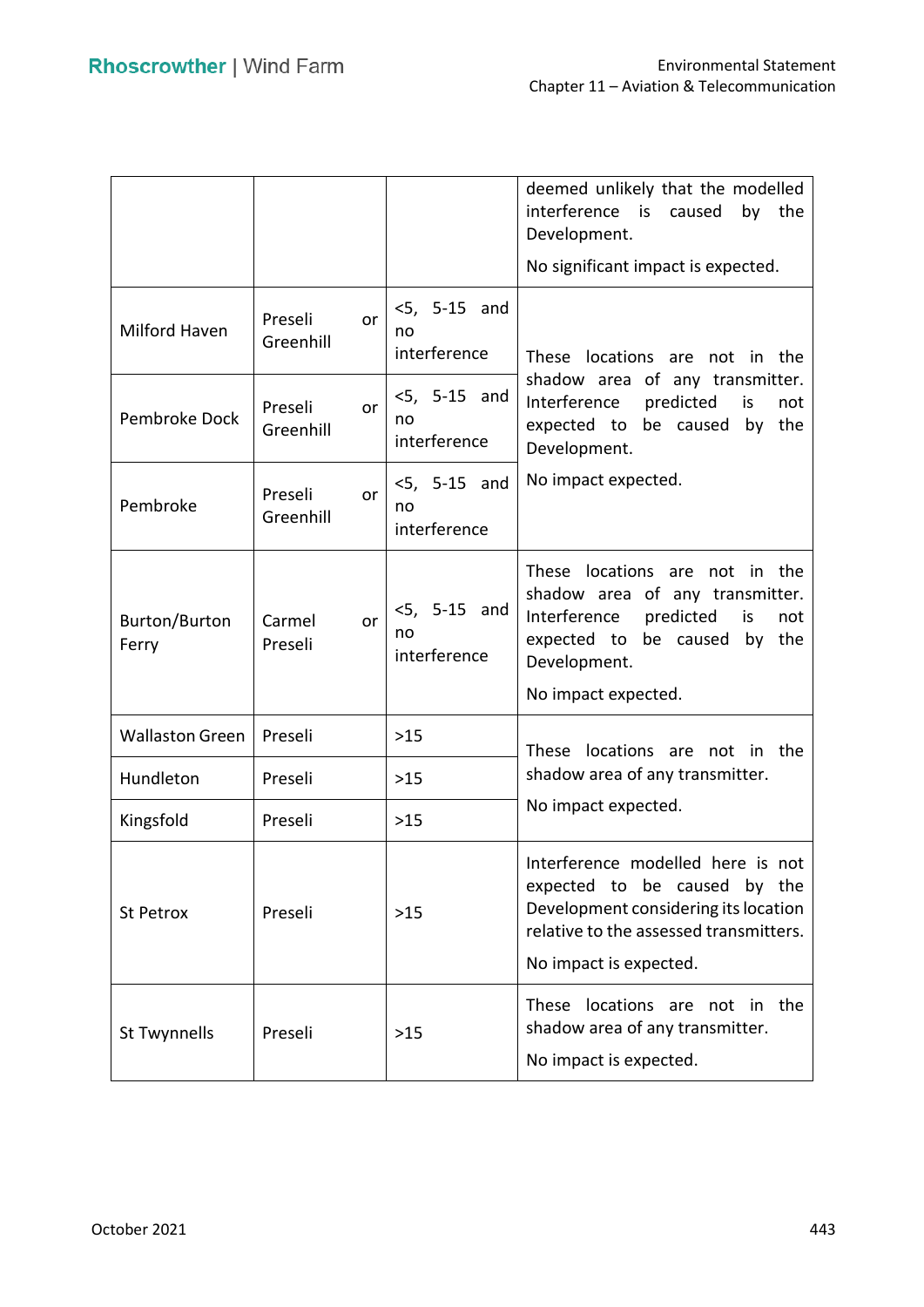### **Aviation**

- 11.57 With no consultation undertaken with the CAA, MOD and NATS prior to submission of this application, the following section is based on Pager Power's High‐Level Aviation Assessment of the potential aviation impacts associated with the Development. The full report is available in ES Appendix 11.3 (Volume III of the ES). The key findings of the High‐ Level Aviation Assessment are presented below:
	- i. All of the turbines are within radar line of sight to the MOD's Manorbier PSR at 17km from the radar.
	- ii. All of the turbines are within radar line of sight to the NATS' Burrington PSR at 110km from the radar.
	- iii. All of the turbines are within "Low priority military low flying area less likely to raise concerns".
	- iv. No effect upon Military Tactical Training Areas is predicted.
	- v. No effect upon any other radar or navigation aids is predicted.
	- vi. No effect upon civil or military aerodromes and heliports (licensed and unlicensed) is predicted.
	- vii. No effect upon Met Office infrastructure is predicted.
	- viii. No other aviation issues have been identified.
- 11.58 There is a line of sight between the Development and the Manorbier PSR operated by the MOD. Manorbier is a Marconi S511 Primary Surveillance Radar (PSR). It is known to be a Range radar and is located at the former RAF Manorbier aerodrome which is now Manorbier Range and is understood to be used for Live Firing and Unmanned Aircraft Operations. It is likely that the Manorbier PSR is used to ensure that no unauthorised ships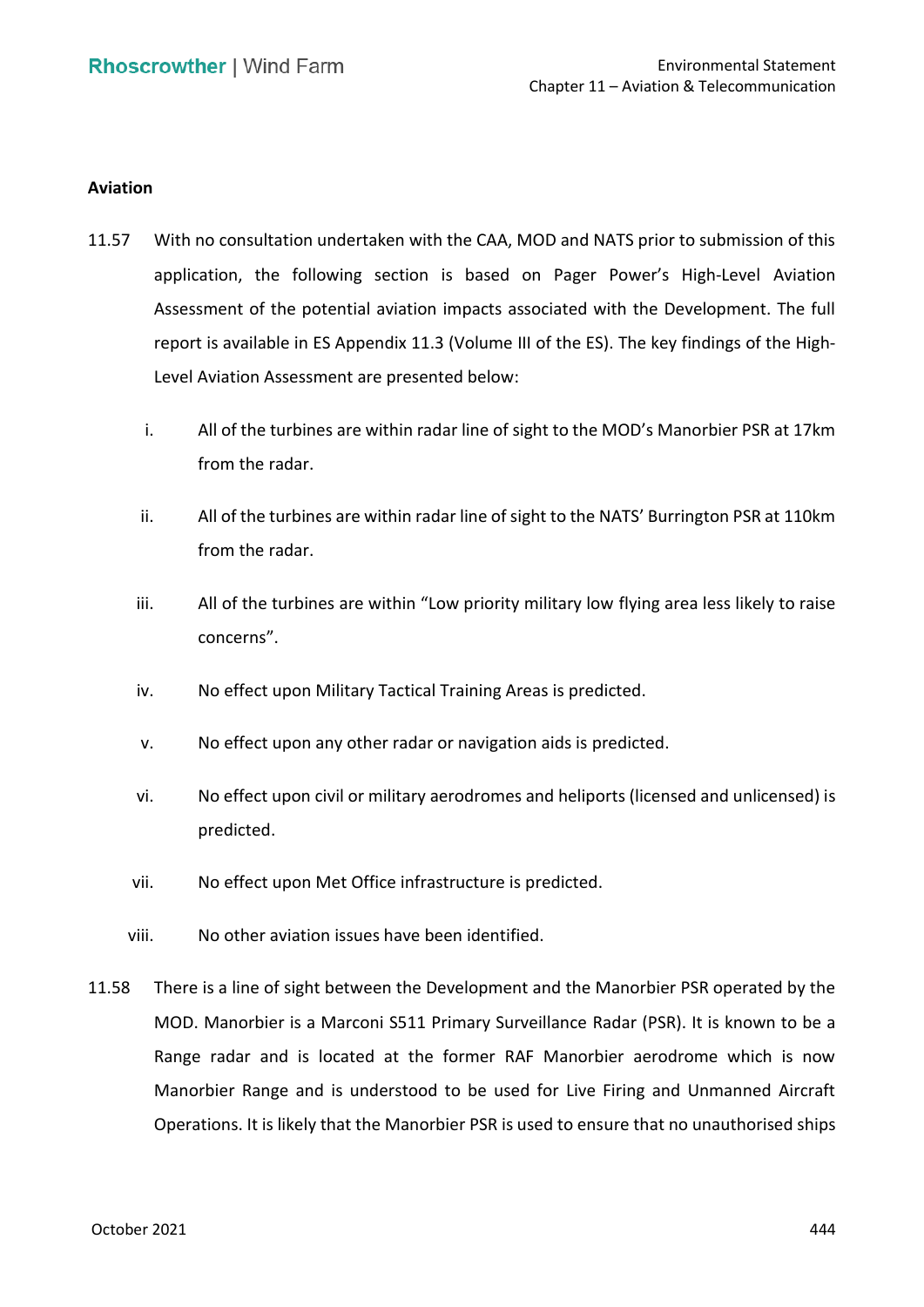or aircraft enter the range danger area when it is operational. Although the Development is within line of sight to the Manorbier PSR, the Development is not located in the vicinity of the Manorbier Range Danger Area. There are also no known objections from MOD to other similar wind developments in the area in relation to potential impacts on Manorbier PSR. For instance, the nearby wind farm at Wear Point did not receive an objection from the MOD although within the ES it is mentioned that the turbines are also within line of sight to Manorbier PSR. Based on the above, it is considered unlikely that there will be an impact on the operation of the Manorbier PSR. Therefore, as per Table 11.2-11.4, the Magnitude of Effect is 'Low' and the Sensitivity of Receptor is considered to be 'High' (conservatively) resulting in the Development having a 'Minor Adverse' Significance of Effect, at worst, upon the Manorbier PSR.

- 11.59 The Development is in line of sight to the NATS Burrington PSR. At this distance NATS will Magnitude of Effect is 'Low' and the Sensitivity of Receptor is considered to be 'High' (conservatively) resulting in the Development having a 'Minor Adverse' Significance of Effect, at worst, upon the Burrington PSR. have no significant safeguarding concerns. Therefore, as per Table 11.2-11.4, the
- 11.60 The Development is located within a "Low priority military low flying area less likely to raise concerns". It is very unlikely that the MOD will have significant concerns. As per Table 11.2- 11.4, the Magnitude of Effect is 'Low' and the Sensitivity of Receptor is considered to be 'Low' resulting in the Development having a 'Minor Adverse' Significance of Effect upon the low priority low flying area. The MOD may however request aviation lighting. This is discussed in the mitigation section.
- 11.61 No other aviation impact has been identified.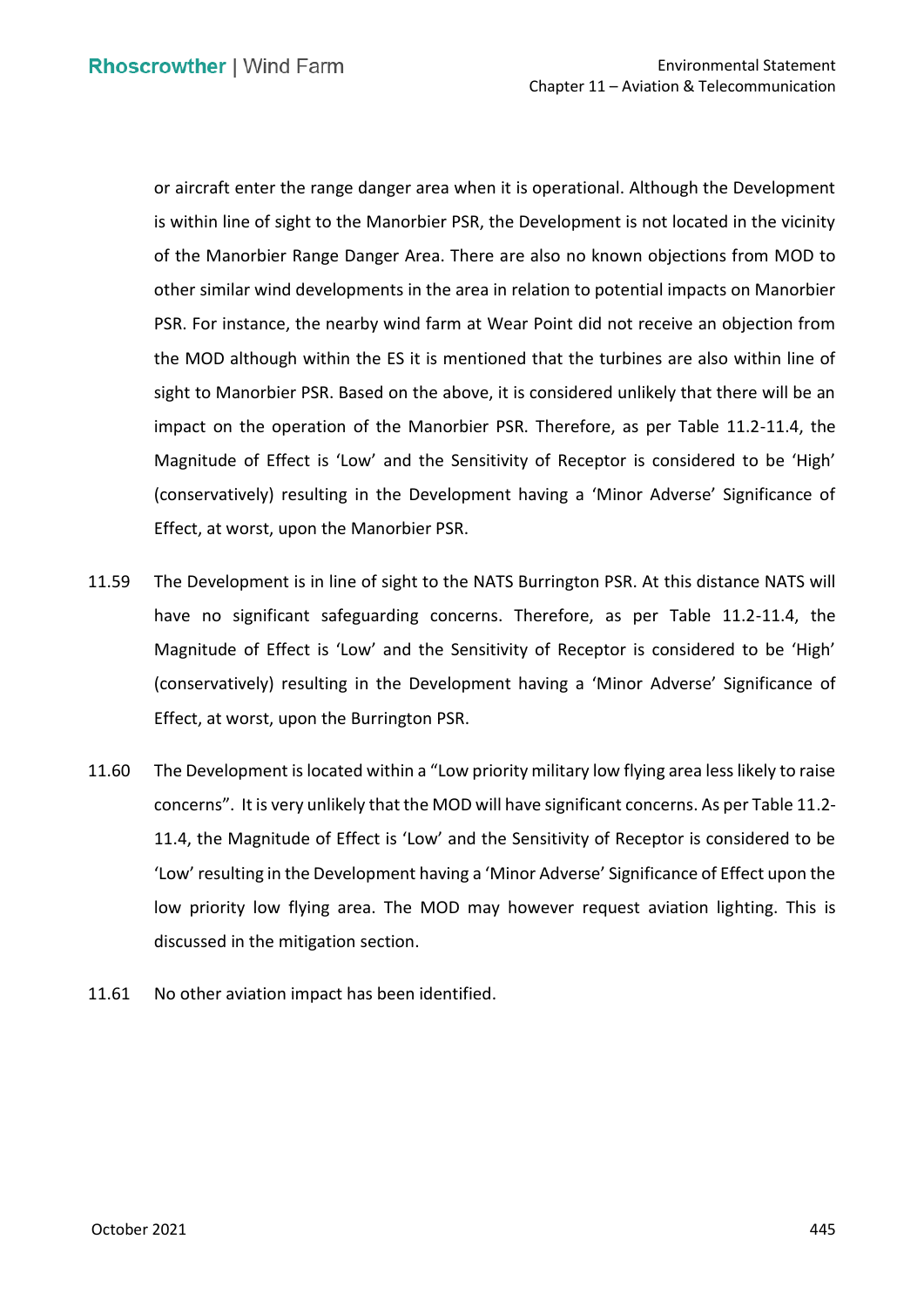# **Decommissioning Effects**

### **Telecommunications, Television and Aviation**

11.62 The impact for the decommissioning stage is as per the construction stage.

# **Residual Effects.**

### **Telecommunications, Television and Aviation**

 11.63 Any significant effects will be mitigated to restore baseline levels. Therefore, no residual effects are predicted for Telecommunications, Television or Aviation infrastructure.

### *Cumulative Effects Assessment*

11.64 No potential for cumulative effects has been identified.

### **Proposed Mitigation**

### **Telecommunications**

- 11.65 If the location of the wind turbines within the Development should change such that the wind turbines infringe the exclusion zones, then mitigation would be required. Options for mitigating effects upon the communications links include adjusting the layout of the wind turbines, re-routing the communications link via an alternate mast, or replacing the affected link with a leased line or fibre optic cable.
- **11.66** It will be ensured, likely through a planning condition, that mitigation is in place ahead of the Development being erected to ensure no interference caused by the cranes during the construction period. The condition should allow flexibility as to the proposed mitigation to be implemented, allowing for other solutions which may be identified, but ensures that a satisfactory solution must be in place before operation of the Development.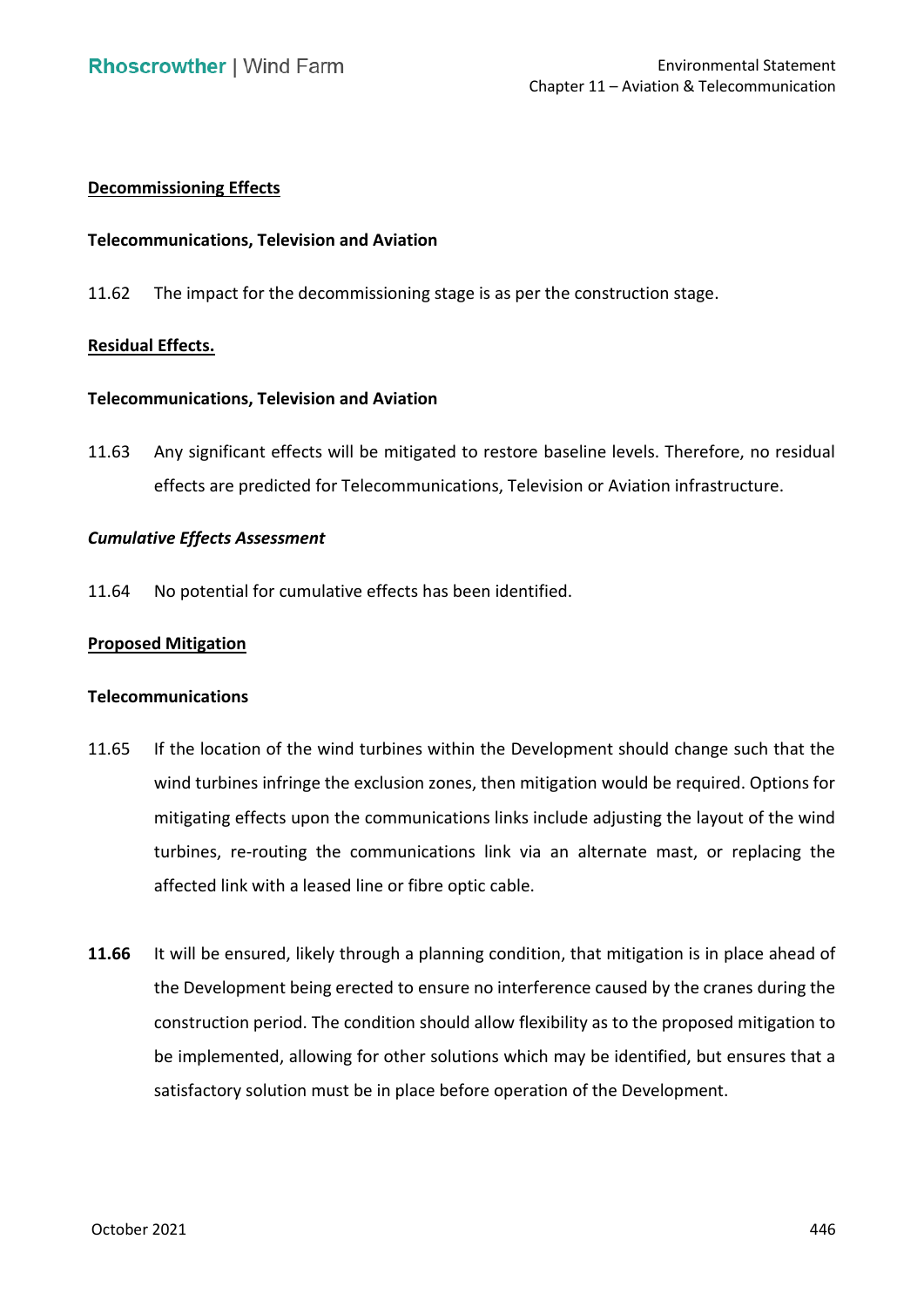### **Television**

- 11.67 A post-construction television reception survey could be undertaken in the unlikely event interference is report. The aim would be to investigate any television interference complaints and validate that interference has been caused by the Development. Options for mitigating effects upon television reception include upgrading the receiving equipment e.g. via provision of a better aerial or an alternative option such as a satellite dish.
- 11.68 Mitigation measures for lost or affected television signal can be achieved for all affected residences, however it is necessary for the turbines to be operational before the actual affected residences can be conclusively identified. There is no need to install pre-emptive mitigation. Table 11.8 below provides a summary of the types of available actions associated with the mitigation.

| <b>Action</b>                                                                                                                 | Basis         |
|-------------------------------------------------------------------------------------------------------------------------------|---------------|
| Replacement of receiving aerial with a more directional or higher<br>gain, aerial.                                            | Per Residence |
| Repositioning the receiving aerial so that the received signal is<br>stronger.                                                | Per Residence |
| Directing the receiving aerial to an alternative transmitter that<br>covers the area and retuning the television accordingly. | Per Residence |
| Upgrading antenna cabling and connections.                                                                                    | Per Residence |
| Installation of signal amplifiers.                                                                                            | Per Residence |
| Development of a bespoke local solution using a receiving aerial<br>some distance from the dwelling.                          | Per Residence |
| Replacing terrestrial reception equipment with satellite, cable or<br>internet reception equipment.                           | Per Residence |

| <b>Table 11.8 Television Signal Mitigation Measures</b> |  |
|---------------------------------------------------------|--|
|---------------------------------------------------------|--|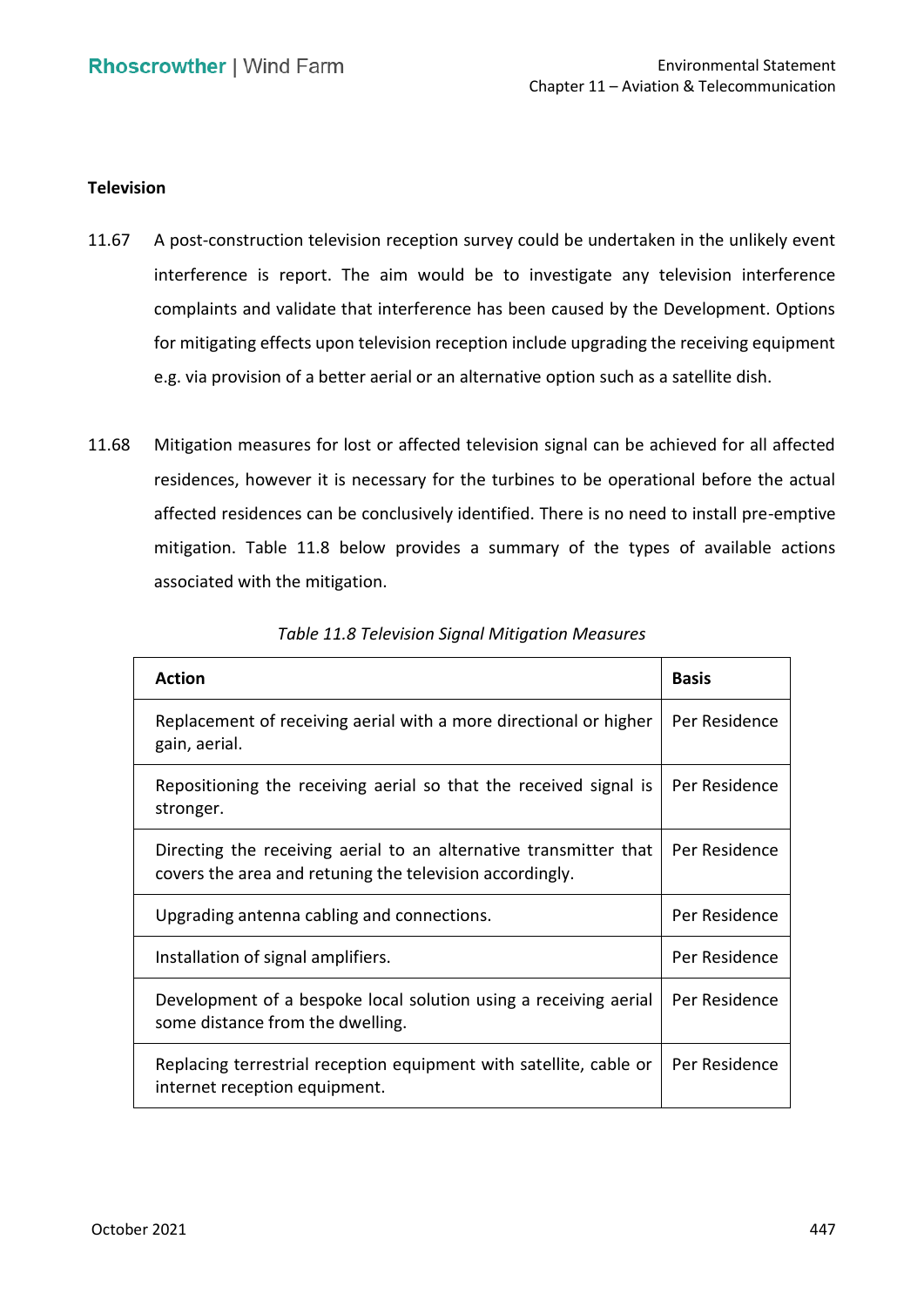- 11.69 A proposed planning condition that could accompany the planning permission for both telecommunications and television is presented below:
	- i. *The development shall not be brought in to use until a Mitigation scheme (including site surveys) to mitigate impacts on television interference and telecommunications point-to-point links has been submitted to and approved in writing by the local planning authority, in liaison with relevant utilities providers.*
	- ii. The scheme shall include the arrangements for the implementation of the mitigation  *measures. The development shall not be brought into use until the mitigation measures have been implemented in accordance with the approved Mitigation scheme.*
	- iii. **Beason for condition: To ensure that the utility network is not compromised by the** *development*

### **Aviation**

- 11.70 No mitigation for the predicted impact upon the identified radar is required.
- 11.71 The MOD may request aviation lighting in accordance with military aviation lighting guidance.

### **Further Survey Requirements and Monitoring**

 11.72 Further surveys and monitoring may be required to investigate any reported impact upon terrestrial television services. These should be completed in line with the relevant planning condition.

### **Summary of Effects**

 11.73 A wind development has the potential to cause a variety of effects on telecommunications, television signals, aviation and radar infrastructure by introducing new physical structures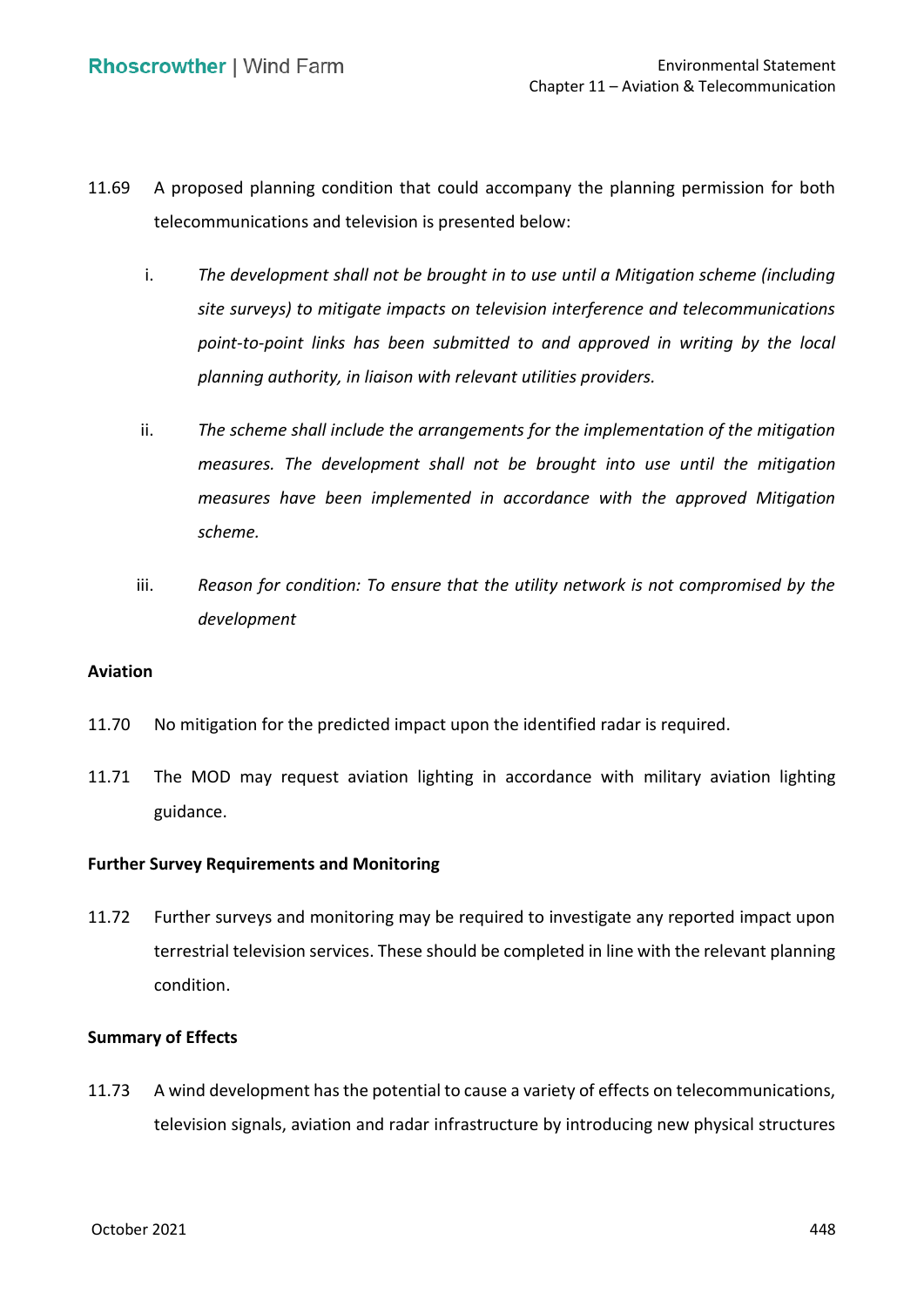(turbines) into an area. Large structures can affect this infrastructure in predominantly two ways, these are:

- i. The blocking and/or reflection of radio signals from telecommunications infrastructure, television transmitters, radar installations and other navigation aids.
- ii. By presenting a collision risk for aircraft.
- 11.74 Following assessment of the potential impacts of the Development on telecommunications, television and aviation, the following impacts were identified:
	- i. No significant impacts upon JRC telecommunications links.
	- ii. No significant impact upon terrestrial television services.
	- iii. No significant impact upon aviation (radar) infrastructure.
- 11.75 No pre-emptive mitigation is required for terrestrial television interference. It is common practice to address any of the impacts identified through appropriate planning for both telecommunications and television.
- 11.76 No significant impact upon the MOD's Manorbier PSR or NATS' Burrington PSR is anticipated and no mitigation is required. Aviation lighting is likely to be requested by the MOD with respect to low flying operations.
- 11.77 Table 11.9 summarises the predicted effects of the Development.

| <b>Predicted Effects</b> | <b>Significance</b> | <b>Proposed</b><br><b>Mitigation</b> | <b>Residual Effects</b> |
|--------------------------|---------------------|--------------------------------------|-------------------------|
| Telecommunications       | Minor Adverse       | None currently                       | None                    |
| Television               | Minor Adverse       | None pre-emptively                   | None                    |

*Table 11.9 Summary of Effects*